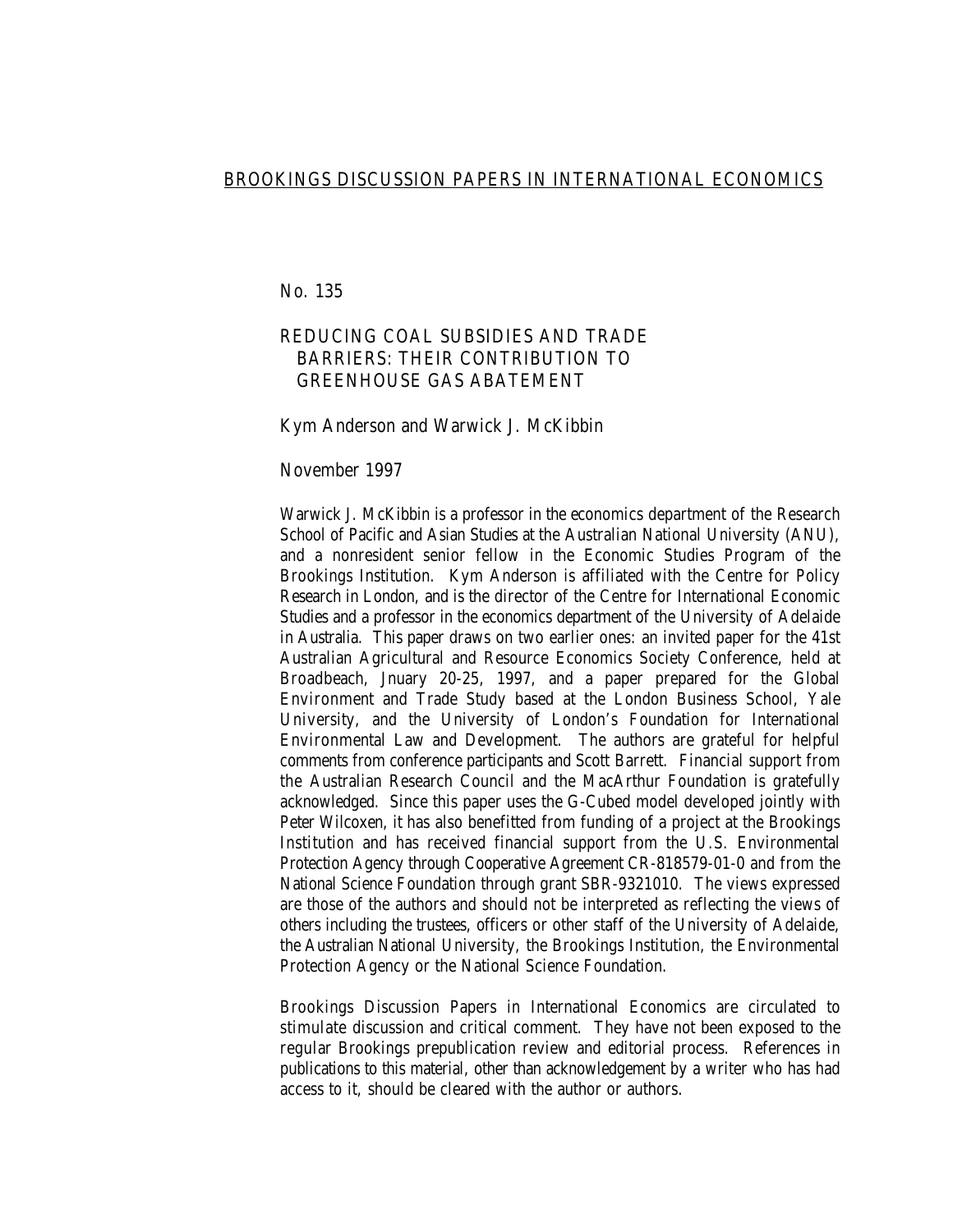# **Reducing coal subsidies and trade barriers: their contribution to greenhouse gas abatement**

#### **Kym Anderson** and Warwick J. McKibbin

CEPR, and School of Economics and Research School of Pacific and Asian Studies Centre for International Economic Studies Australian National University, ACT 0200

kanderson@economics.adelaide.edu.au Warwick.McKibbin@anu.edu.au

University of Adelaide, Adelaide, SA 5005 and the Brookings Institution, Washington, D.C.

July 1997

This paper draws on two earlier ones: an Invited Paper for the 41<sup>st</sup> Australian Agricultural and Resource Economics Society Conference, held at Broadbeach, January 20-25, 1997, and a paper prepared for the Global Environment and Trade Study based at the London Business School, Yale University, and the University of London's Foundation for International Environmental Law and Development. The authors are grateful for helpful comments from conference participants and Scott Barrett. Financial support from the Australian Research Council and the MacArthur Foundation is gratefully acknowledged. Since this paper uses the G-Cubed model developed jointly with Peter Wilcoxen, it has also benefitted from funding of a project at the Brookings Institution and has received financial support from the U.S. Environmental Protection Agency through Cooperative Agreement CR818579-01-0 and from the National Science Foundation through grant SBR-9321010. The views expressed are those of the authors and should not be interpreted as reflecting the views of others including the trustees, officers or other staff of the University of Adelaide, the Australian National University, the Brookings Institution, the Environmental Protection Agency, or the National Science Foundation.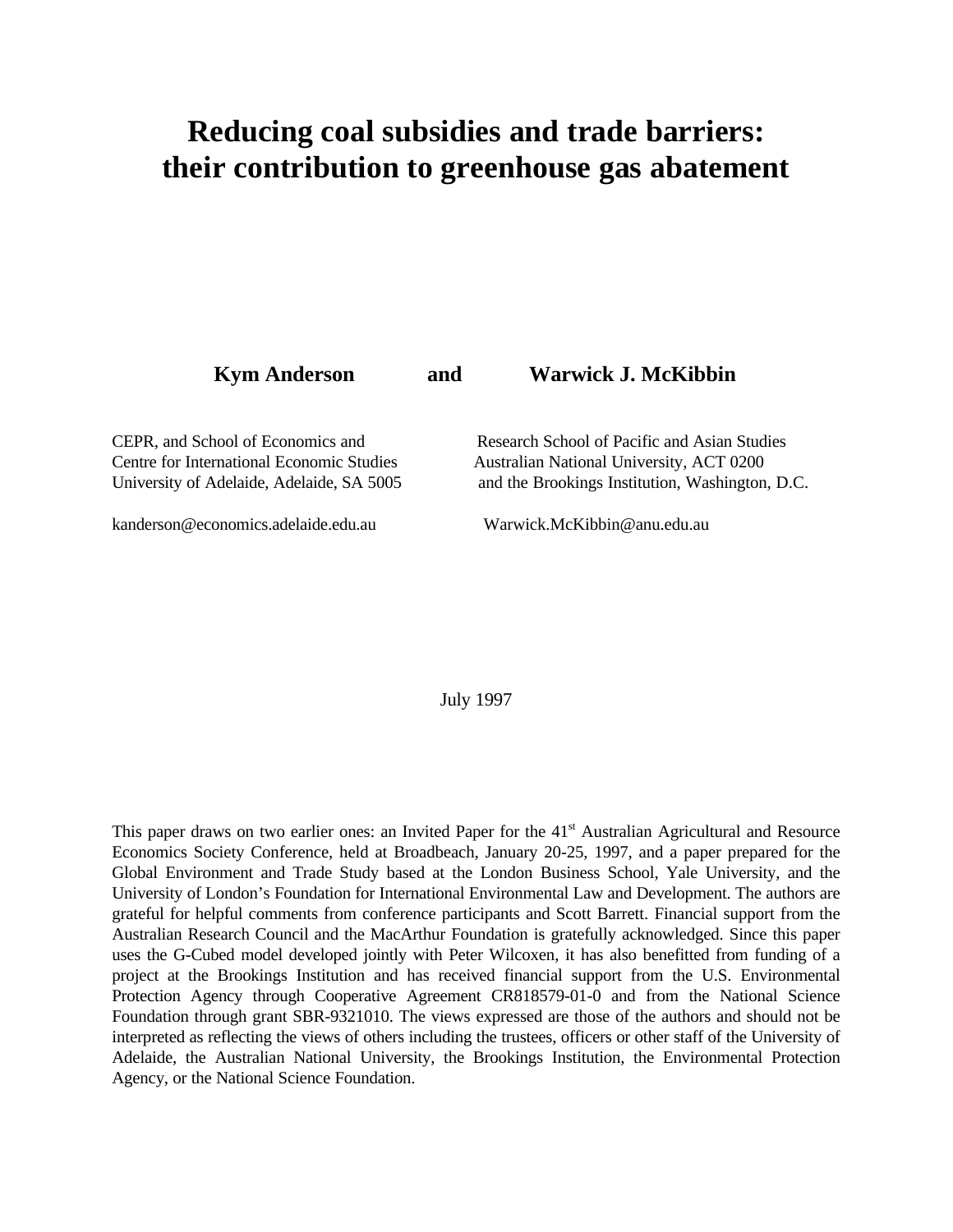# **Reducing coal subsidies and trade barriers: their contribution to greenhouse gas abatement**

#### **Abstract**

International negotiations for an agreement to reduce the emission of greenhouse gases are unlikely to produce concrete and comprehensive policies for effective emission reductions in the near term, not least because the policy measures being considered are economically very costly to major industries in rich countries and are unlikely to prevent 'leakage' through a re-location of carbon-intensive activities to poorer countries. An alternative or supplementary approach that is more likely to achieve carbon and methane emission reductions, and at the same time generate national and global economic benefits rather than costs, involves lowering coal subsidies and trade barriers. Past coal policies which encouraged excessive production of coal in a number of industrial countries and excessive coal consumption in numerous developing and transition economies are currently under review and in some cases are being reformed. This paper documents those distortions and outlines the circumstances under which their reform could not only improve the economy but also lower greenhouse gas emissions globally. It also provides modelling results which quantify the orders of magnitudes that could be involved in reducing those distortions. The effects on economic activity as well as global carbon emissions are examined using the G-Cubed multi-country general equilibrium model of the world economy. Both the gains in economic efficiency and the reductions in carbon dioxide emissions that could result from such reforms are found to be substantial – a 'no regrets' outcome or win-win Pareto improvement for the economy and the environment that contrasts markedly with many of the costly proposals currently being advocated to reduce greenhouse gases.

**Kym Anderson Warwick Mckibbin** School of Economics and Economic Studies Centre for International Economic Studies The Brookings Institution University of Adelaide 1775 Massachusetts Ave NW Adelaide, SA 5005, Australia Washington DC USA

Tel. (+61 8) 8303 4712 wmckibbin@brook.edu Fax (+61 8) 8223 1460 kanderson@economics.adelaide.edu.au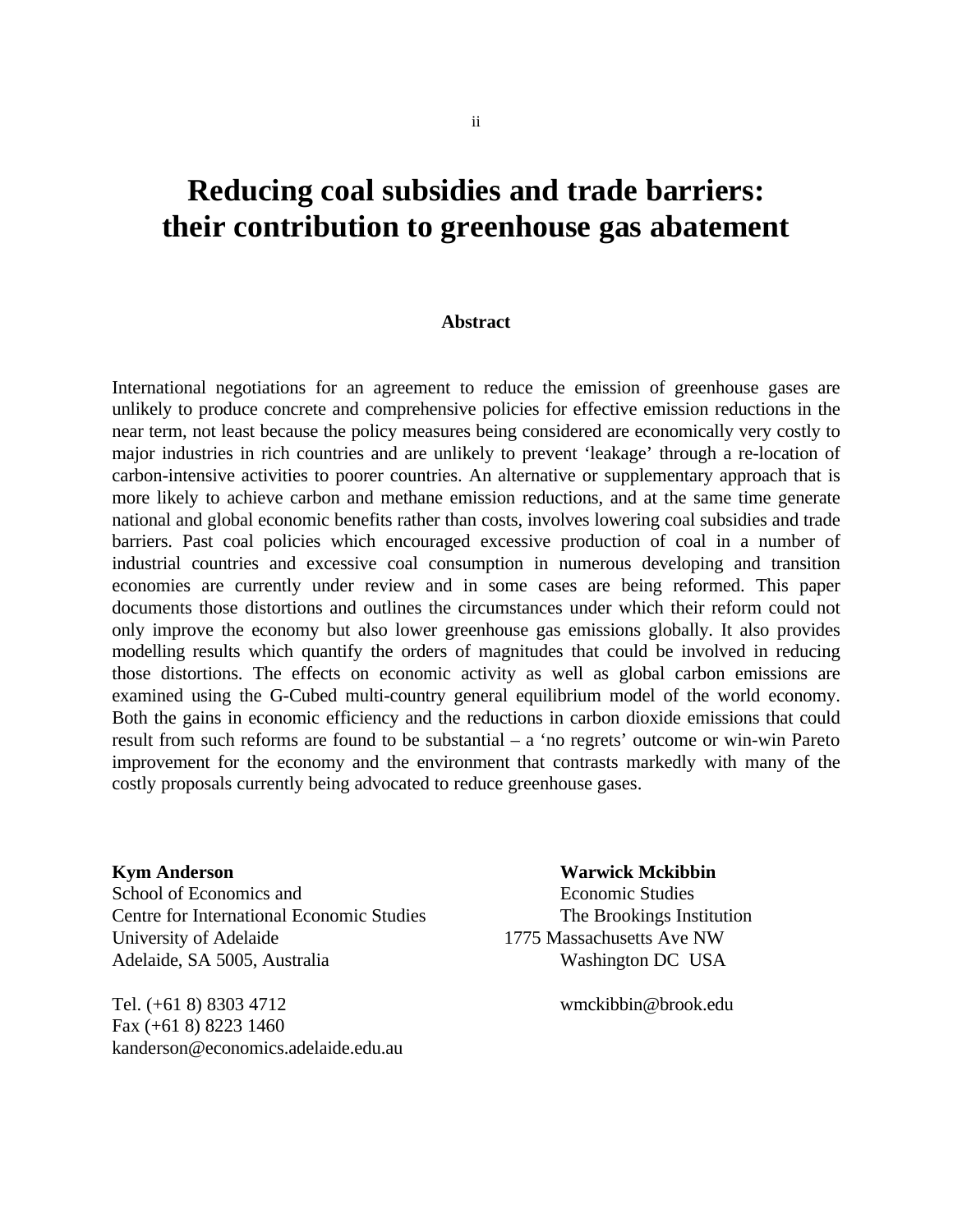### **NON-TECHNICAL SUMMARY**

International negotiations for an agreement to reduce the emission of greenhouse gases are unlikely to produce concrete and comprehensive policies for effective emission reductions in the near term, not least because the policy measures being considered are economically very costly to major industries in rich countries and are unlikely to prevent 'leakage' through a relocation of carbon-intensive activities to poorer countries. An alternative or supplementary approach that is more likely to achieve carbon and methane emission reductions, and at the same time generate national and global economic benefits rather than costs, involves lowering coal subsidies and trade barriers.

Coal policies have encouraged excessive production of coal in a number of industrial countries and excessive coal consumption in numerous developing and transition economies – when the opposite policies are what are needed to overcome the environmental policies associated with coal mining and burning. These distortions are currently under review by numerous governments, and in some cases reforms have already begun. This paper documents those distortions and outlines the circumstances under which their reform could not only improve the economy but also lower greenhouse gas emissions globally. It also provides modelling results which quantify the orders of magnitudes that could be involved in reducing those distortions. The effects on economic activity as well as global carbon emissions are examined using the G-Cubed general equilibrium model of the world economy.

Both the gains in economic efficiency and the reductions in carbon dioxide emissions that could result from such reforms are found to be substantial. Even if just Western Europe and Japan were to gradually remove their coal production subsidies and import restrictions by 2005 (let alone raise their currently relatively low tax on coal use and impose a tax on the environmental damage from coal mining), that would lower OECD emissions of carbon dioxide by 13 per cent and global  $CO<sub>2</sub>$  emissions by 5 per cent. If in addition the currently low domestic price of coal in major non-OECD countries were gradually to be raised to the level in international markets, that would lower their  $CO_2$  emissions by 4 per cent and global emissions from these combined reforms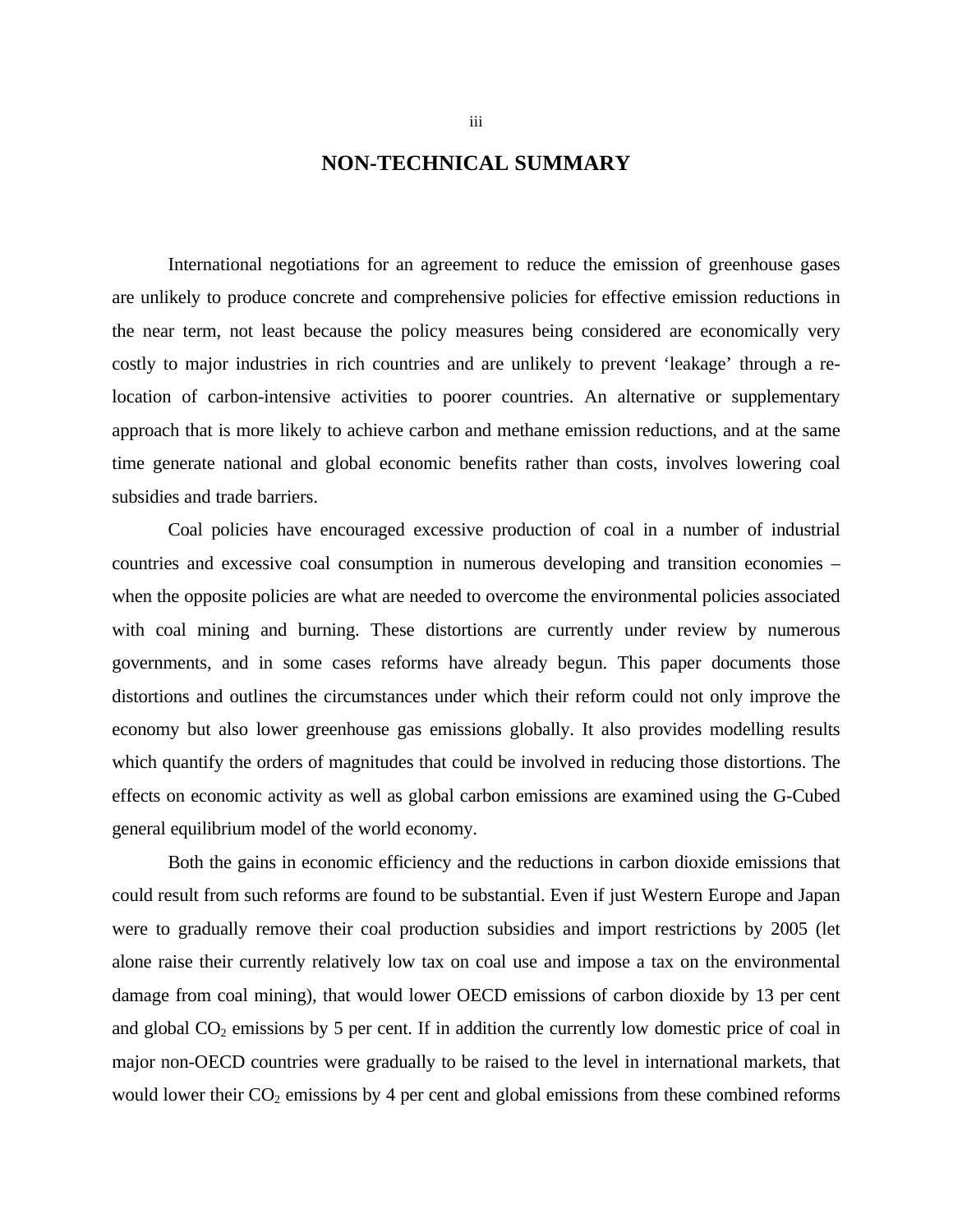by 8 per cent below what would otherwise be the case. More specifically, with the combined reforms global  $CO_2$  emissions would rise from 22 billion tonnes in 1990 to a projected 27 instead of almost 30 billion tonnes in 2005.

The impact of these reforms on national output and income levels are complicated because, in addition to efficiency gains, removing price distortions stimulates terms of trade changes and international capital movements. Western European countries, as net importers of coal, turn their terms of trade against themselves when they reform, which benefits Australia and the coal-exporting transition economies of Eastern Europe, the former Soviet Union and China while harming as a group the net coal-importing other developing countries. Both transition and developing economies are projected to be better off when their coal markets also are reformed.

The environmental gain from coal market reform is achieved with gains in economic efficiency rather than economic costs – a 'no regrets' outcome or win-win Pareto improvement for the economy and the environment that contrasts markedly with many of the costly proposals currently being advocated to reduce greenhouse gases. Both gains would be even greater if Western European countries also raised their low coal consumer tax rates as they phase out their coal producer subsidies, since those consumer taxes are currently relatively low (presumably to lower the cost to electricity utilities or requiring them to use lower-quality locally mined coal). And both gains would also be enhanced if countries taxed domestic coal production optimally so as to ensure coal mining enterprises compensate society for the pollution they cause.

Thankfully the process of lowering coal subsidies and trade barriers has already begun, with some EU economies (most notably Belgium and the UK) already advanced in dismantling their coal production subsidies and others (France and Germany) beginning to do so. And in some transition economies the low prices of coal (and also oil and gas) are gradually being raised. For example, in China many state-owned coal mines are being transferred out of the hands of the state and gradually subjected to domestic market forces. The results in this paper suggest these reforms should be applauded as a positive contribution to the reduction of greenhouse gas emissions, and countries should be encouraged to complete the process.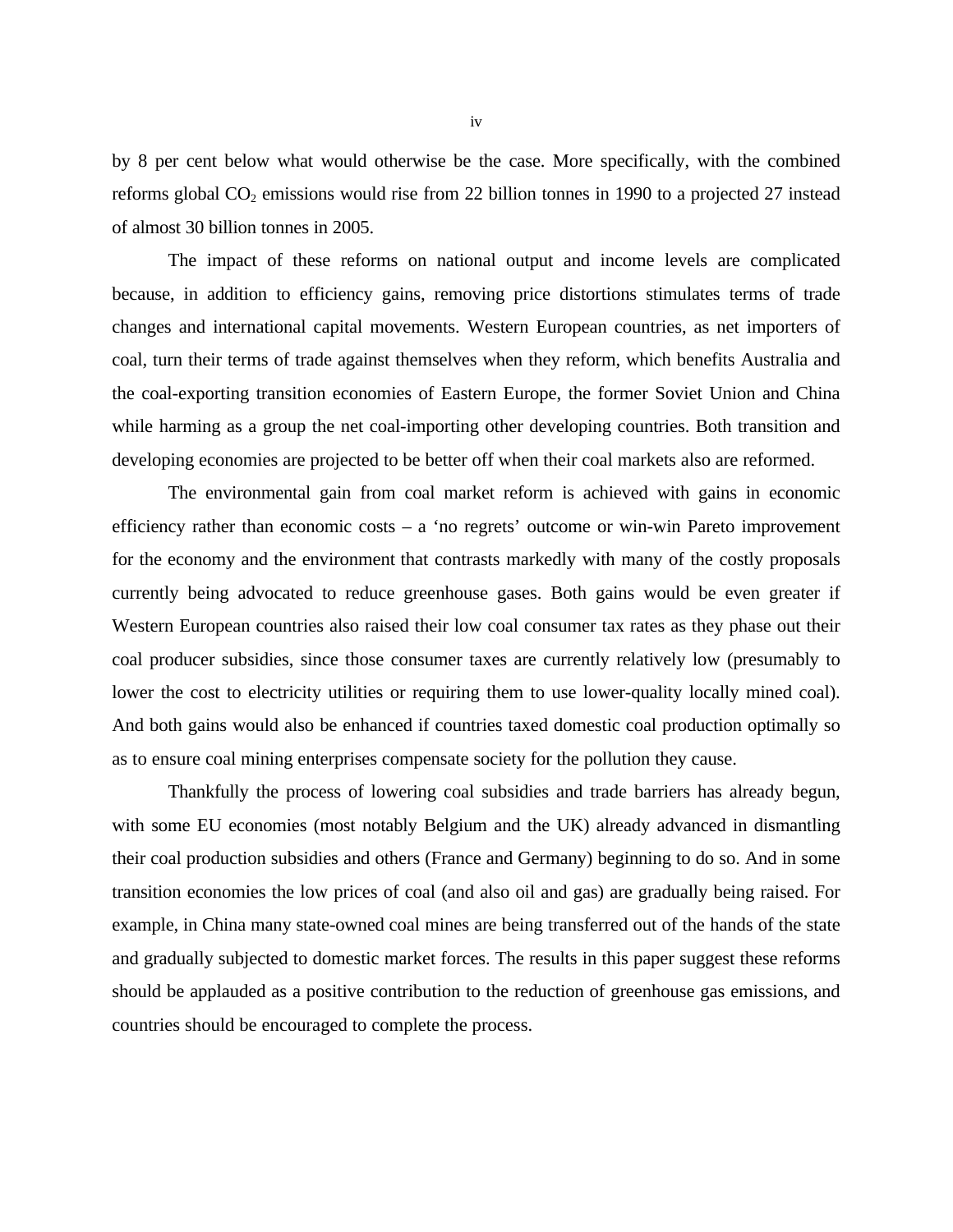# **Reducing coal subsidies and trade barriers: their contribution to greenhouse gas abatement**

#### **1. Introduction**

 $\overline{a}$ 

With respect to the environment, governments are often blamed for not doing enough things such as taxing polluters. Their reticence is understandable from a political viewpoint: the interventions advocated by environmental groups are typically harmful to the economic interests of powerful industry groups. Yet there are many situations where it would be more appropriate for environmentalists to ask governments not so much to 'do something' as to 'undo something'. Among the innovative suggestions being made by economists for addressing environmental problems, following the Rio Earth Summit in 1992, is the removal of excessive government subsidies to pollutive activities (World Bank 1997a). This action is attractive both because it benefits rather than retards the national economy involved and because it can be done unilaterally rather than requiring collective international action with attendant free-rider problems.

A classic example has to do with 'greenhouse' gases. The scientific community continues to debate the question as to whether the build-up of carbon dioxide, methane and other greenhouse gases is contributing to a significant warming of the earth's surface, what the economic consequences of global warming might be, and even whether the world as a whole will be better or worse off. Yet despite these gaps in our knowledge, there seems to be a widespread presumption that governments must intervene to ensure greenhouse gas emissions are reduced. For example, 150 countries gathered in Geneva in July 1996 to reach a United Nations consensus on setting binding targets for reducing carbon emissions in stages over the next 25 years. Given the uncertainty surrounding the likelihood and possible consequences of global warming, it would seem prudent to first search for ways to reduce greenhouse gas emissions with policy changes that can be justified on standard economic and local environmental grounds.1 That is, to what extent

<sup>1</sup> The Second Assessment Report of the Intergovernmental Panel on Climate Change (IPCC 1996) claims that greenhouse gas concentrations are continuing to increase, that recent years have been the warmest since at least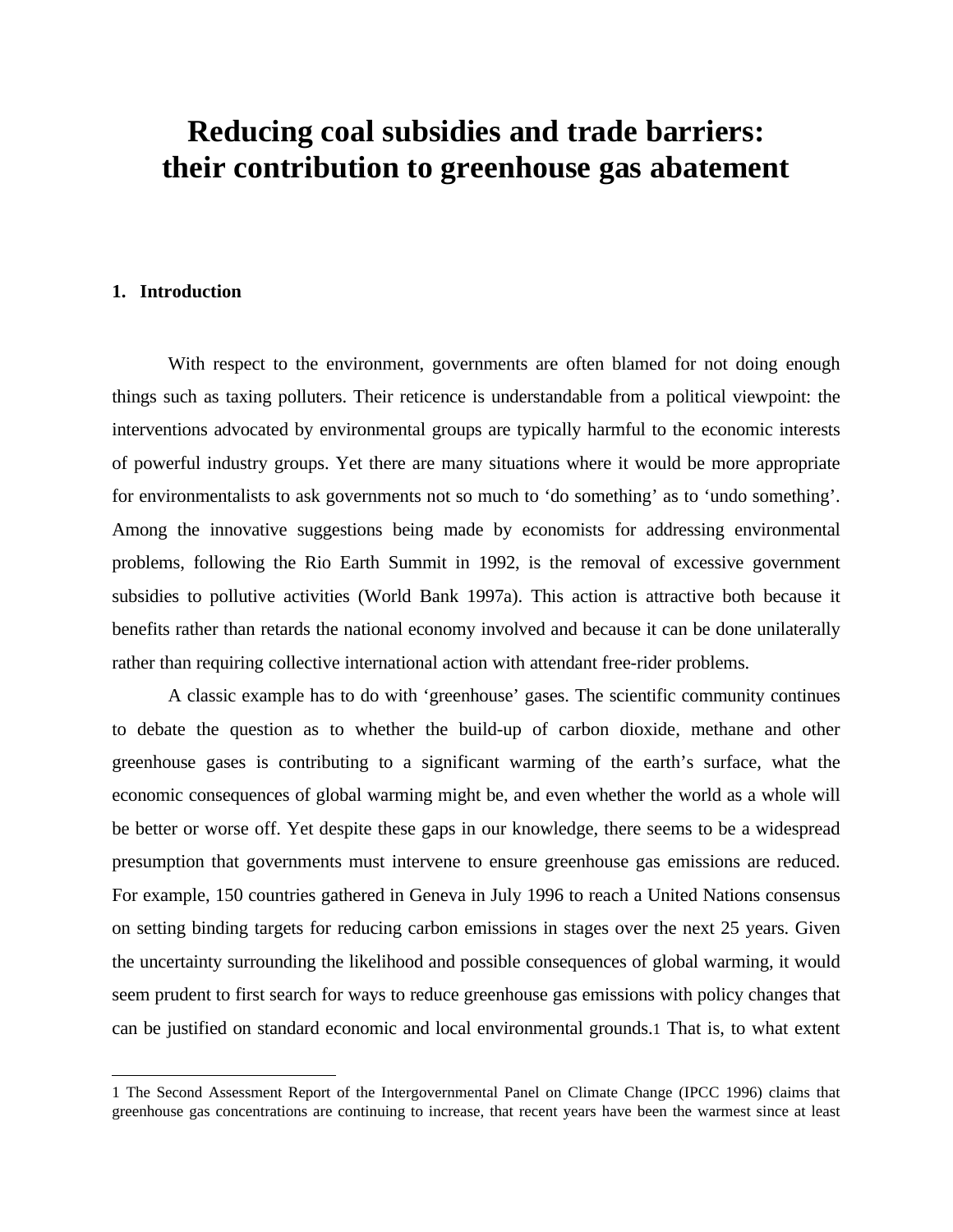are there unambiguous win-win possibilities for reducing those emissions that would benefit the global economy *and* the global environment? This paper explores one such set of reforms that have recently begun to be implemented, namely reductions in government distortions to the world's coal markets, bearing in mind that coal accounts for around 30 per cent of the world's primary energy supply and 40 per cent of carbon emissions from energy use (ignoring firewood).

Since both coal mining and coal burning are pollutive, it would be optimal to tax the pollutive contributions of both production and consumption of coal. Yet we observe several industrial countries subsidizing coal mining, and many developing and former socialist countries subsidizing coal burning, either explicitly and/or implicitly with the help of coal trade barriers. To what extent is it possible that replacing those effective production and consumption subsidies with optimal taxes -- or even just removing the subsidies and trade barriers -- could simultaneously improve the efficiency of resource use, reduce damage to local environments, and lower greenhouse gas emissions? Some earlier studies suggest the answer might be yes (Burniaux, Martin and Oliveira-Martins 1992; Hoeller and Coppel 1992; Larson and Shah 1995), but they are somewhat dated now and focus on all fossil fuels rather than just on coal. It is of interest to examine the contribution of coal policies alone, since policies affecting the export supply of the other fossil fuels are controlled largely by OPEC and, unlike coal policies, are not under political pressure to change.

This paper addresses the issue in a series of steps. It first provides some details of the environmental externalities on the demand and supply sides of the coal market, from which it is then clear what the optimal policy interventions would be for national governments if they ignore international pollution spillovers. These are then compared with the actual policy interventions we observe in key national coal markets around the world. The evidence on the extent of divergences between domestic and international coal prices in various groups of countries shows that, as with agriculture, coal producer and consumer prices have tended to be well below border prices in developing and former socialist countries, and to be well above border prices in several large

-

2

<sup>1860,</sup> and that the balance of evidence suggests a discernable human influence on the world's climate. It agrees that significant opportunities are available in most countries to reduce emissions of greenhouse gases at no economic cost, but claims the potential risk of damage from climate change is enough to justify action beyond such 'no regrets' measures. We believe the latter judgement is difficult to make with the current stock of knowledge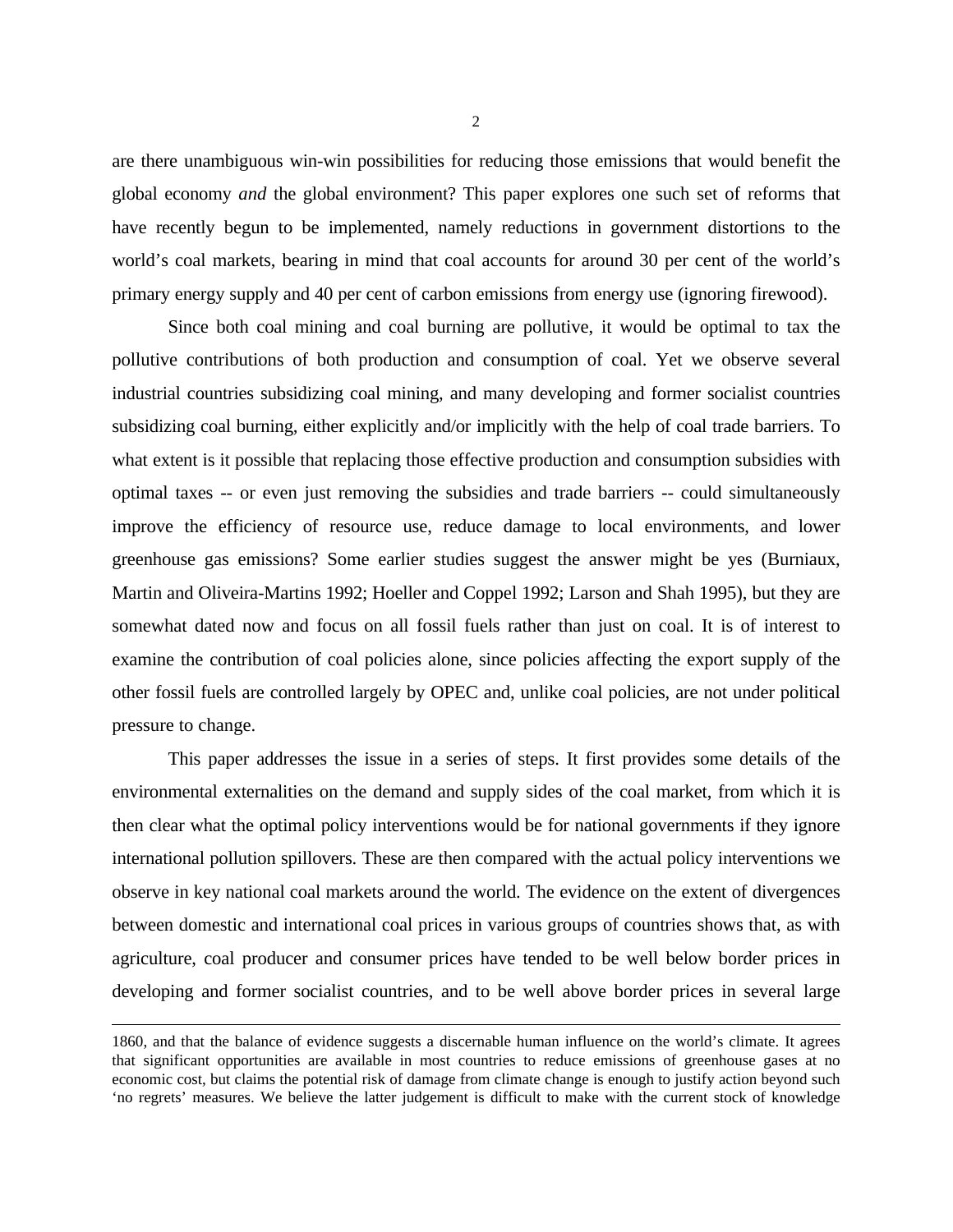industrial countries that are net importers of coal. The possible consequences for economic activity and greenhouse gas emissions of removing those subsidies – as has begun to happen in the 1990s -- are then explored. This is done first using a simple theoretical partial equilibrium approach. Then some empirical results are summarized from a recent study that uses a global computable general equilibrium model known as G-Cubed. That model is able not only to capture the effects exposed through partial equilibrium thinking but also to take into account the possibilities for substitution in production and consumption between products (including within the energy group) both within and across countries when domestic relative prices are changed in some or all regions. Notwithstanding the reforms of recent years, those results suggest that significantly lower greenhouse gas emissions could result from further reducing the remaining coal mining subsidies in the OECD. Even larger benefits would result if poorer countries also raised their artificially low domestic prices for coal. Some qualifications and the environmental, trade, and policy implications of the analysis are discussed in the final section of the paper.

#### **2. Environmental externalities and optimal policy intervention in the coal market**

Traditionally, the externality most commonly thought of with respect to coal was local air pollution in the form of smog generated from the burning of coal by households and industry. That pollution is substantially greater per unit of energy provided than that generated from other fuel sources (except perhaps from firewood).<sup>2</sup> More recently we have come to appreciate the contribution also of sulphur dioxide emissions from coal burning, especially in the form of acid rain. Those sulphur emissions -- which can vary considerably among coal sources -- have downwind trans-border as well as intra-national effects that are undesirable. And even more recently the additional worry has been coal's contribution to global greenhouse gases, most notably through carbon dioxide emissions: 40 per cent of the  $CO<sub>2</sub>$  emitted globally from energy use came from coal in the early 1990s (World Resources Institute 1996). The distinguishing feature of those emissions is that their contribution to global warming occurs regardless of the location on the

-

about 'no regrets' options. The present paper is an attempt to expand that stock of knowledge.

 $2$  Apart from emitting far less visual pollution than coal, oil emits into the atmosphere only about two-thirds as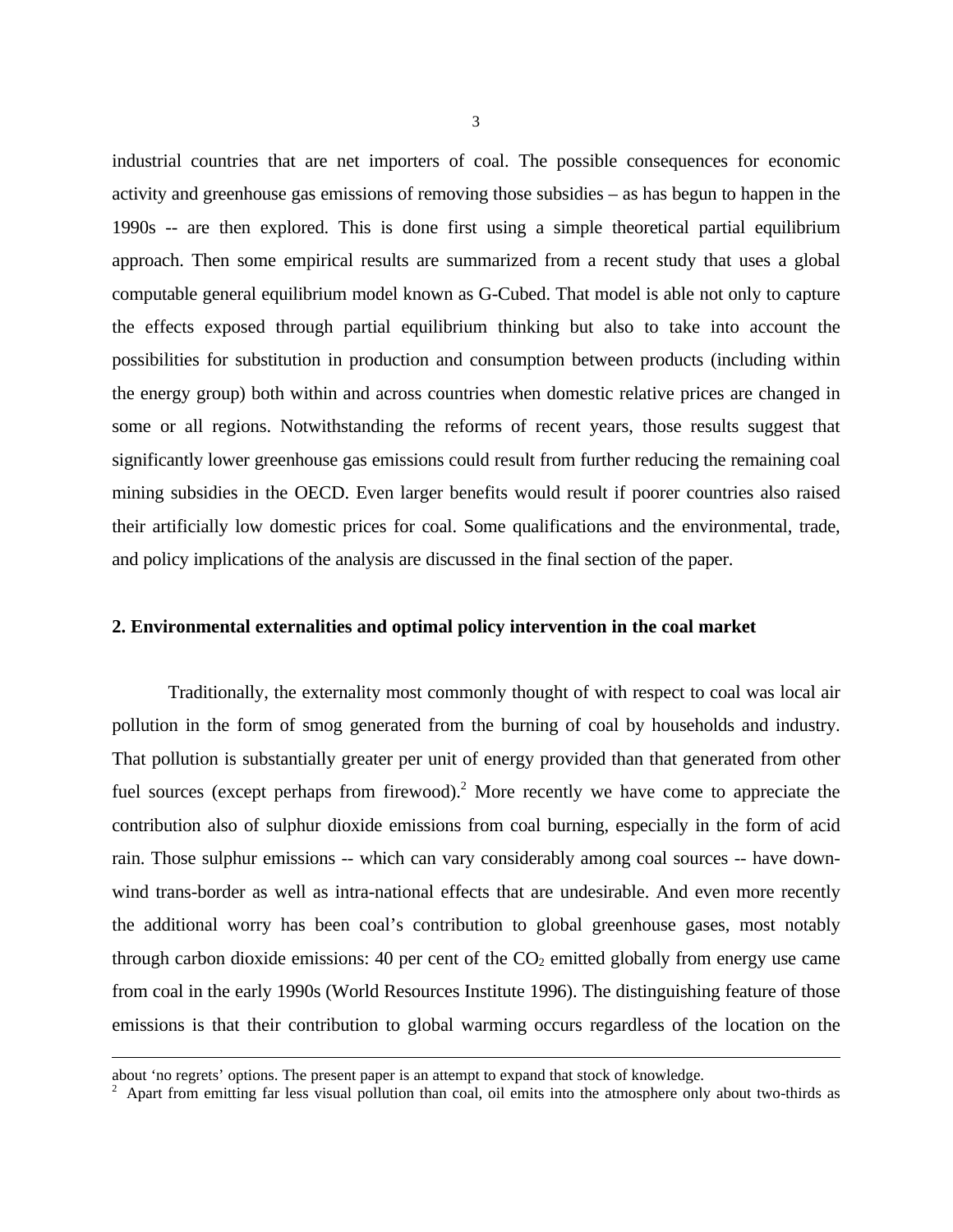globe of the coal-burning activity.

-

Much less appreciated are the adverse environmental effects on the production side, from coal mining. They include not just the visual eyesore of holes in the ground in the case of open-cut mines or of mine overburden. As well, run-off and leaching from tailings and coal washeries can pollute rivers and lakes. And of significance internationally are the contributions to global warming from methane (CH<sub>4</sub>) from the mine, which increase with mine depth. Coal mining contributed 13 per cent of global methane emissions in the early 1990s (World Resources Institute 1996). As it happens, many of the mines in Europe are now extremely deep, and are providing coal with relatively high sulphur content. Moreover, once pit mines are exhausted, problems continue. During normal working of a mine, water is pumped out virtually as soon as it enters, which prevents it being contaminated by soluble minerals; but if that pumping is not continued after the mine closes, unpumped water gradually builds up and eventually contaminates groundwater (Steenblik and Coroyannakis 1995). Government subsidies and protection from imports for such mines thus add present and future production externalities to the morecommonly understood local, regional and global externalities on the consumption side from coal burning.

These facts suggest the social marginal benefit curve in a national coal market is below the private demand curve, and the social marginal cost curve is above the private supply curve, and more so if the welfare of other countries also is taken into account. Even ignoring the latter, the optimal intervention in the presence of these externalities (assuming optimal interventions are in place in all other markets) involves taxing the undesired pollution both from coal mining and from coal burning.3 Thus the removal of any subsidies to coal mining or coal consumption, including indirect subsidies via trade policies, would be at least a partial step towards the optimal measures and levels of government intervention in coal markets.

much carbon per unit of energy as does coal, and gas only about half as much (World Bank 1997b, Table 4.1). 3 In the past a case might have been made for some restriction of coal imports on energy supply security grounds, but that is no longer valid now that coal is a much smaller contributor to energy in coal-importing countries.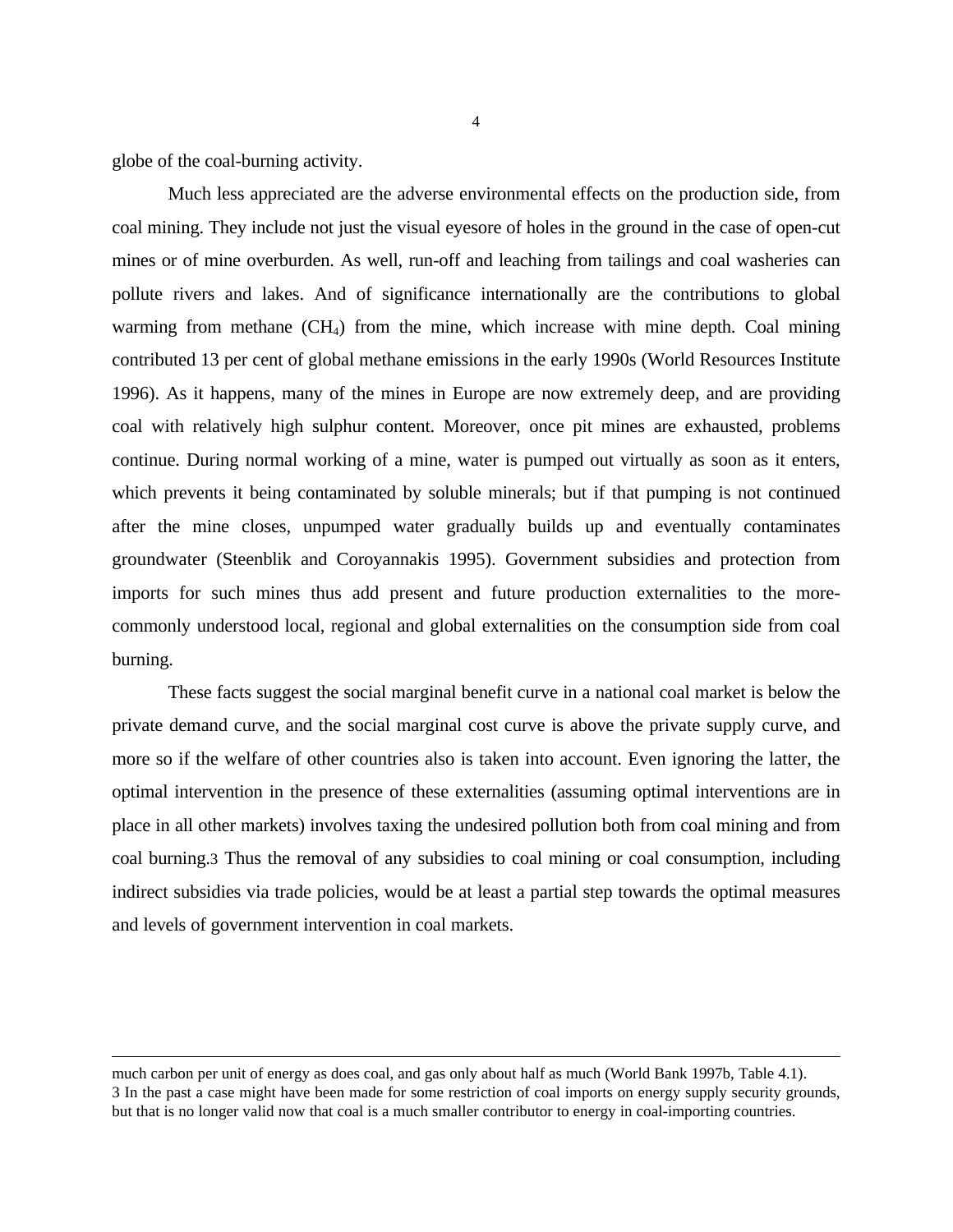#### **3. Coal markets and current coal policies in various parts of the world**<sup>4</sup>

The world's coal production is remarkably concentrated. As of 1993 there were just 13 countries whose production accounted for more than one per cent of the world's coal. They accounted for 91 per cent of global coal production. They also for 83 per cent of global coal consumption, which suggests that countries which have coal use it but do not export it much. In fact international trade accounts for only about one tenth of global coal sales. (North America, Australia and South Africa supply three-quarters of that trade, with another 15 per cent coming from the former Soviet Union, China and Poland.) The trade propensity is low partly because of the bulkiness of the product (high transport costs per unit of energy), so that only the highest quality hard coal is worth trading. But also to blame for the small share of production traded are the distortionary subsidy and trade policies in both importing and exporting countries, which happen to have a strong anti-trade bias.

Coal producer subsidies in Western Europe and Japan have been enormous since the 1960s. On the other hand, the opposite policy bias has prevailed in Eastern Europe and the former Soviet Union where policies have kept coal prices below international levels, with perhaps even worse economic and environmental consequences. Coal prices have been kept artificially low in other developing countries too, most notably in the two big coal-burning countries of China and India. In examining these distortions, it is therefore helpful to separate the high-priced OECD countries from the low-priced non-OECD countries.

#### *OECD countries*

-

Within the OECD, North American and Australasian coal markets are reasonably free of coal market distortions. In Western Europe, by contrast, costs of coal production per ton are two to three times import prices. These differences are maintained partly by restricting imports to raise the domestic coal price, partly by the treasury subsidizing producers directly, and partly by imposing minimum purchase obligations on electricity generating utilities, requiring them to buy certain volumes of coal from local mines at above international prices. In Germany, for example,

<sup>&</sup>lt;sup>4</sup> This and the next section draw on and extend analysis in Anderson (1992, 1995b).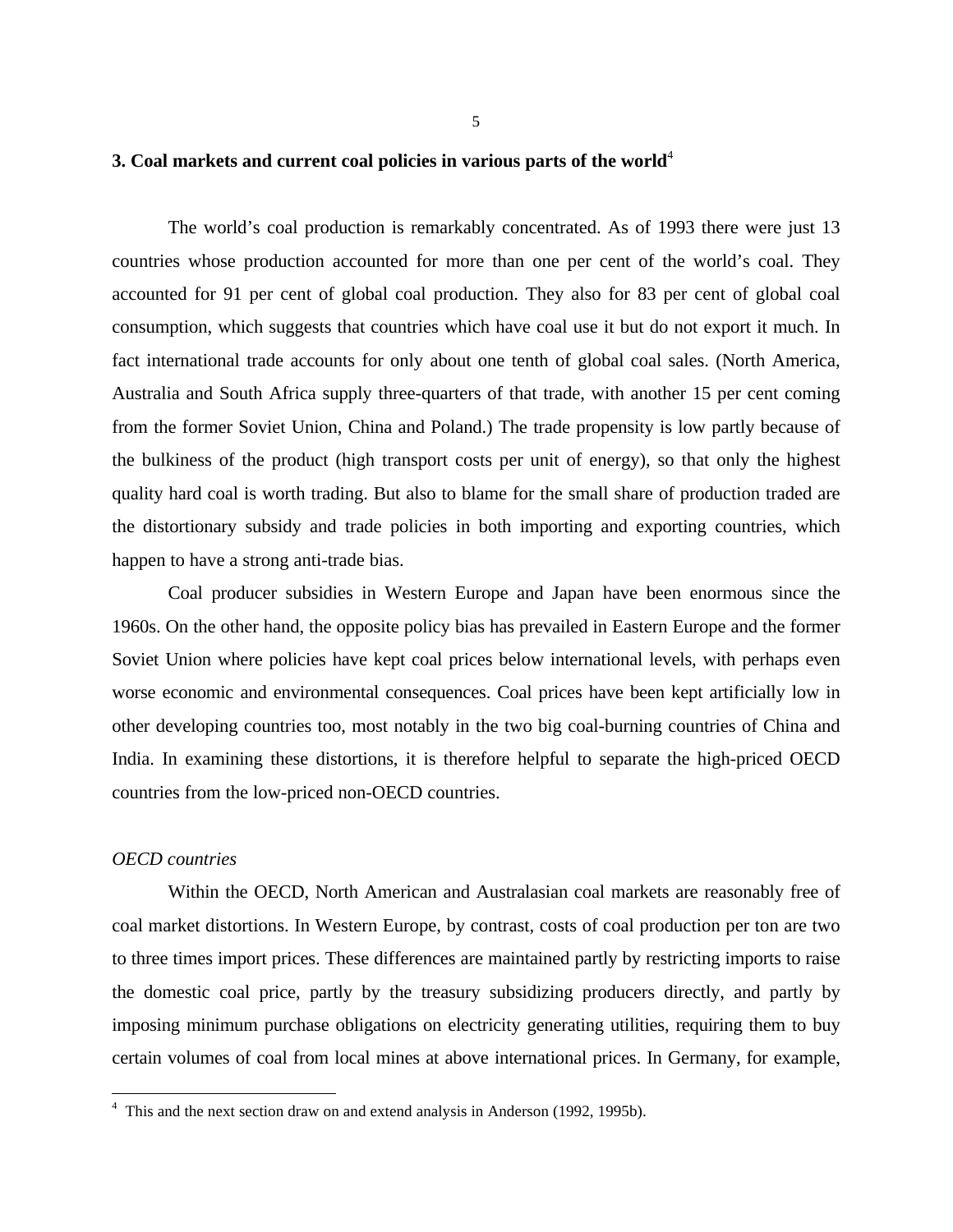the electricity utilities agreed to buy during 1992-95 at least 87 per cent of their coal needs from local mines, with only a quarter of that coal priced at import parity and the rest at more than twice the import price -- in return for which the utilities have been allowed to pass on the high input cost to electricity consumers, who also contribute an 8 per cent tax to help finance the coal producer subsidy (Newbery 1995).

The producer subsidy equivalent (PSE) of assistance to production of hard coal, shown in Table 1 as a percentage of the import price, reveals that assistance to European Union and Japanese coal production has been very large and has grew rapidly during the 1980s. By the early 1990s it was equivalent to providing a domestic producer price that was more than three times the import price in Belgium and Germany, two times in Spain, and 40 per cent higher in France and the UK. There has in addition been considerable assistance to coal producers that is not pricerelated. In fact, over the 1986-92 period the assistance to production shown in Table 1, as a fraction of total assistance, was just two thirds for the UK, about half for Germany and Spain, only a third for Belgium and less than one tenth for France (IEA (1993 and earlier editions) and, for France, EC (1992)).

These estimated rates of assistance exceed those for agriculture in Western Europe and Japan. As shown in the middle rows of Table 1, in the early 1990s the PSE is estimated to have averaged about 90 per cent of the border price for EU agriculture, compared with 163 per cent for EU coal. When expressed on a per worker basis, the difference in support has been even larger. During 1987-93, for example, the support in the EU for current production per full-time worker equivalent was \$11,400 for farmers (OECD 1994), compared with two to four times that for coal miners. Indeed total assistance per coal miner employed was close to \$90,000 for Belgium and Germany (nearly half of which was supporting current production) and \$38,000 for the UK in 1990 (see final three rows of Table 1). And, based on EC (1992) data, it was well over \$100,000 for France. According to these estimates -- which were three times as large in real terms as a decade earlier -- it would be far cheaper to close all coal production in these countries (and Spain) and pay miners their current wage to do nothing.

Estimates of the extent of consumer price distortion are more difficult to determine, but the IEA (1994b) does provide user prices and import prices for coal. Based on those data, it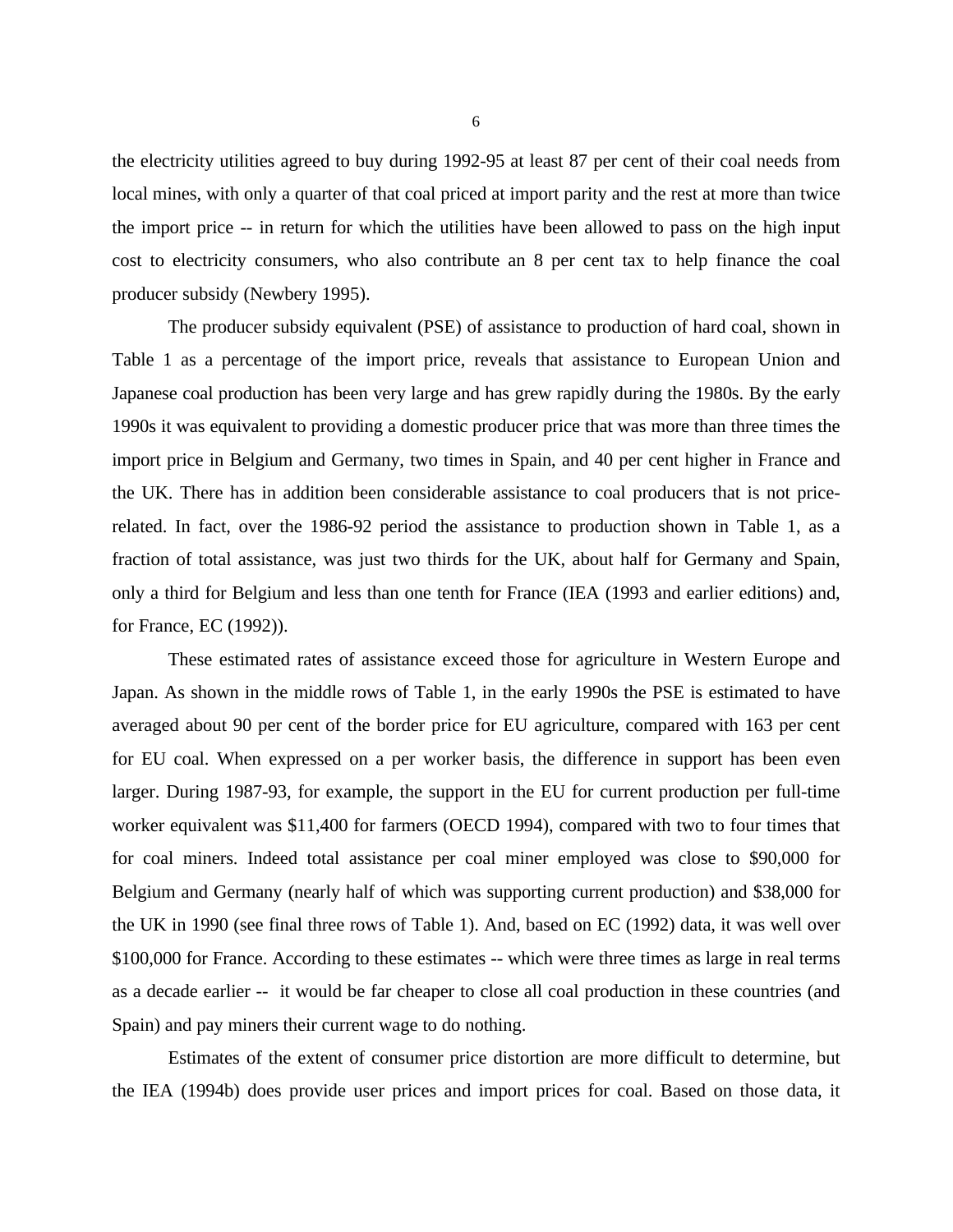would appear that for Western Europe as a whole, both coking and steaming coal prices for users as compared with the prices of imports from outside Western Europe have become steadily greater. On average during 1984-91, coking coal was priced to industry at about 15 per cent above the price of the most expensive imported US coal, and steaming coal was about 40 per cent above for electricity utilities and 55 per cent above for industry users. Again this rivals the extent to which food prices for consumers exceed border prices, which for the EU averaged 55 per cent during 1979-93 (OECD 1994b). In addition, because coal mined in the EU is 'dirtier' than its imported coal (Steenblik and Coroyannakis 1995, Table 7), the utilities' minimum local purchase obligations require more to be spent on filters to burn the higher-priced domestic coal.

An indication of the extent to which user prices in the most protective European countries exceed those in the United States is given in Table 2. Steaming coal in the early 1990s was four times higher than the US price in Germany, twice as high in the United Kingdom, and between 1.3 and 2.3 times as high in Belgium and France. Not surprisingly, electricity prices were roughly double those of the US as well. Some of those differences may reflect costs of transporting coal (and other energy raw materials) to power plants, some is due to different preferences for preserving the environment, and some may reflect the greater need to tax emissions in densely populated Europe; but much of it is due to protective producer coal subsidies and associated barriers to coal import competition.

During the mid-1990s, these subsidies have come under domestic political pressure to be reduced. Belgium and the United Kingdom have begun the process, and now France and Germany are starting to make commitments to gradually reduce government support to coal mining over the next decade. The potential to reform these policies is thus very real, making an examination of the effects of such reform timely.

#### *Non-OECD countries*

Obtaining estimates of price distortions in Eastern Europe, the former Soviet Union, and other transition and developing countries is more problematic. What is clear, though, is that in the past coal has been grossly underpriced there, which helps explain the relatively high consumption levels in some of those countries. Except in Hungary, the price of steaming coal paid by electricity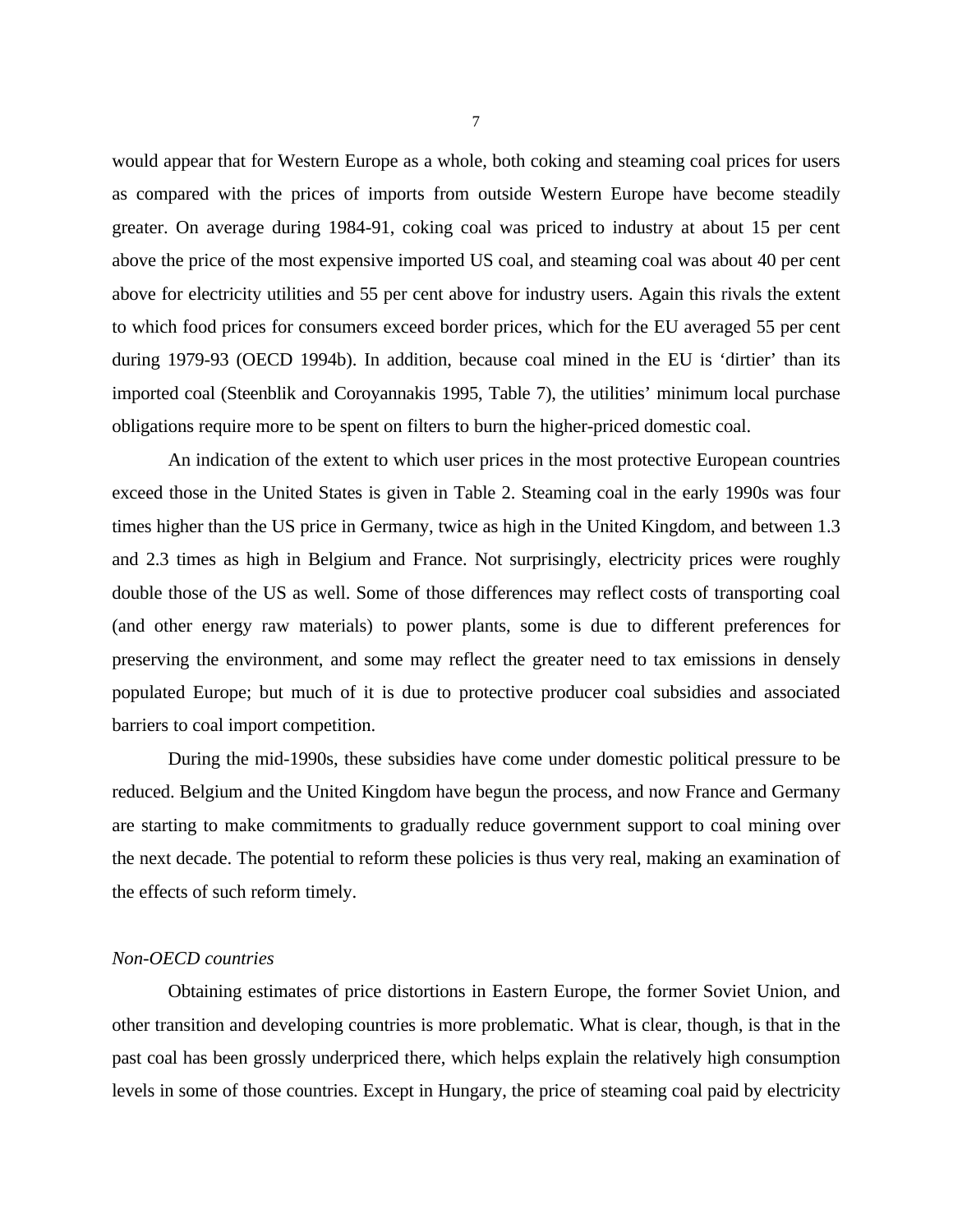utilities in Eastern Europe has been only a fraction (half or less) of the border price. Industry users paid somewhat more, but they still received it at well below its opportunity cost on the world market. The extent of underpricing is currently being reduced though, with Hungary's coal prices now matching the user prices in Western Europe. Even so, it appears from the lower part of Table 2 that electricity users in the early 1990s were still hugely subsidised in Eastern Europe, as in India, with prices between one third and one half those of the United States. Thus the OECD's GREEN model, calibrated to 1985, assumes that coal prices average close to half border prices for each of Eastern Europe, the former Soviet Union, China and India, which together account for all but a sixth of the non-OECD coal market (Lee, Oliveira-Martins and Mensbrugghe 1994). Table 3 shows that even up to the mid-1990s coal prices in China were less that three-quarters of border prices, although the higher 'market' as distinct from 'plan' prices there are applying to an increasing proportion (now more than half) of sales as non-state owned mines develop (Wang 1996). 5

What would be the implications of completely dismantling these coal subsidies and trade barriers? We begin using a simple theoretical partial equilibrium approach and then turn to some empirical results that draw on a global computable general equilibrium model known as G-Cubed.

#### **4. Effects of dismantling coal subsidies: partial equilibrium analysis**

 $\overline{a}$ 

Consider the coal market of a small open economy under the following assumptions: coal is a homogeneous product; the domestic coal-mining industry competes with imports that are freely available at a landed price of  $P_w$ ; there are negative production and consumption externalities associated with coal mining that are both intra- and inter-national/global such that the private marginal cost curve for mining,  $S_{P}$ , is below the national social marginal cost curve  $S_{S}$ which in turn would be below the global social marginal cost curve (not shown) if international

<sup>5</sup> A rough preliminary set of estimates by the World Bank (1997b) suggests the rate of underpricing of coal has halved in EEFSU and fallen by one-sixth in China and India during the 1990s. Why coal, like food, should have been underpriced in poorer countries and overpriced in coal-importing richer countries, and why those policies are now beginning to be reformed, are important questions. Space limitations preclude discussing them here, but see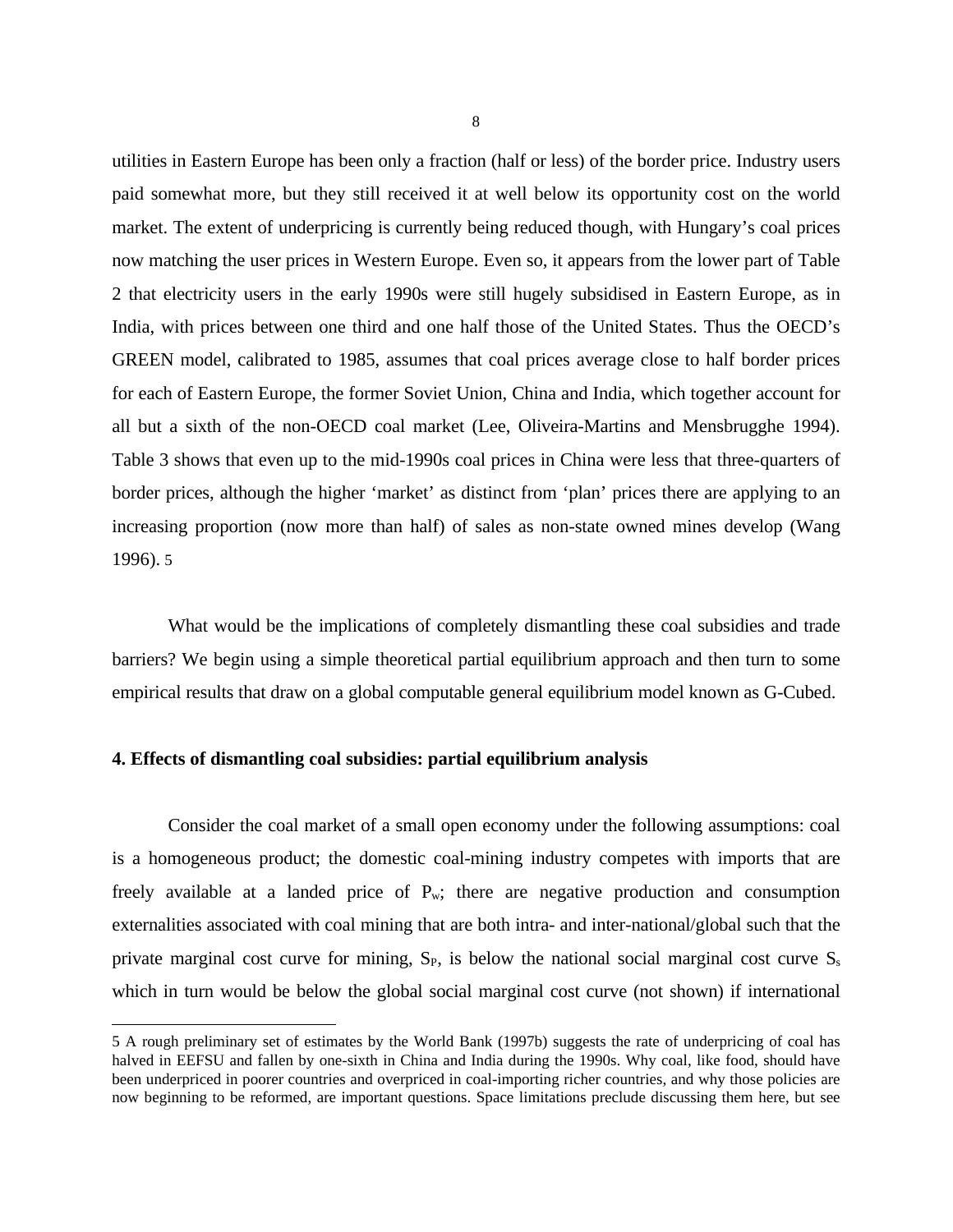pollution spillovers were to be taken into account, and the private marginal benefit curve  $D_p$  is above the national social marginal benefit curve  $D_s$  which in turn would be above the global social benefit curve (not shown) if international pollution spillovers were to be taken into account; and the demand and supply curves incorporate changes in productivity and any international factor movements that would accompany domestic price changes. Under these conditions, and assuming also that in related markets in the economy there are no other distortions nor any externalities that are not offset with optimal intervention measures, then this coal market can be depicted as in Figure 1.

#### *Laissez faire versus optimal intervention*

Equilibrium in Figure 1 in the absence of any government intervention in this coal market would involve a domestic price equal to  $P_w$  that would induce OQ being produced and OC being consumed each year, with QC imports satisfying the excess domestic demand at that price. These levels differ from the optimal levels, however, given the presence of externalities in this market. To simplify the analysis, assume transactions costs of taxing environmental damage at the source (e.g., water contamination from mining or sulphur emissions from burning coal) are sufficiently expensive as to make coal production and consumption taxes the optimal intervention instruments, and that this small nation ignores its contribution to neighbouring countries' and global pollution. Then on the production side,  $OQ^*$  is the optimal output level since it is where the national social marginal cost curve  $S_s$  intersects the import price line that represents the opportunity cost of producing domestically. That output level would be attained if a tax on coal production were imposed which lowered the domestic price received by miners from  $P_w$  to  $P_q^*$ . And on the demand side, OC\* is the optimal consumption level. At that level the curve representing the national social marginal benefit from coal burning,  $D_s$ , intersects the import price line; it would be attained if a tax on coal consumption were imposed which raised the domestic price paid for coal from  $P_w$  to  $P_c^*$ .

The welfare effects of imposing the tax on production can be shown as areas in Figure 1. That tax reduces coal producer welfare by *aefg*, raises government tax revenue by *ahfg,* boosts

 $\overline{a}$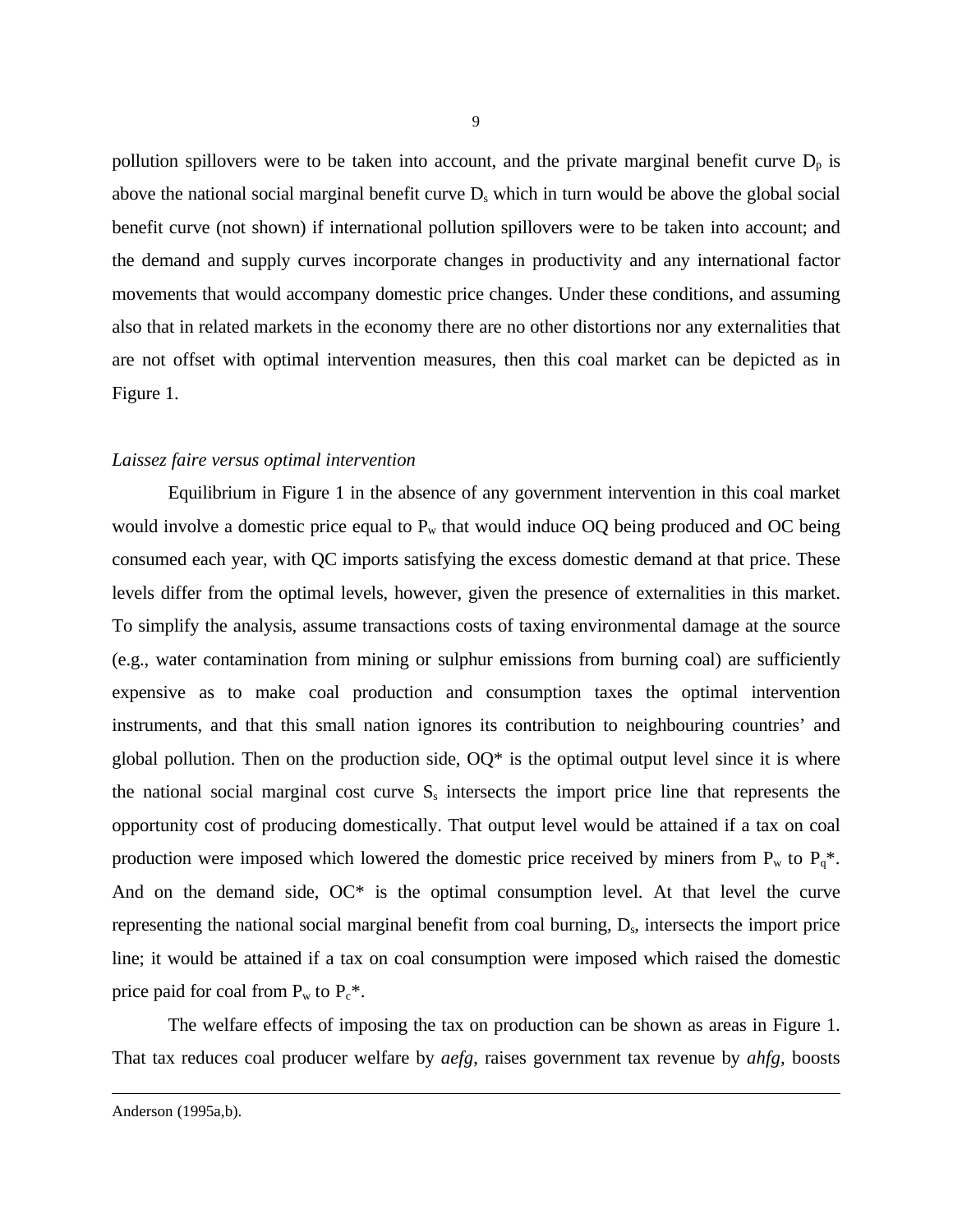the welfare of those outside this market who are harmed by coal mining activities by *hmef*, and thus increases net economic welfare in this country by (-*aefg + ahfg + hmef =) hme.* Welfare also is increased by imposing the optimal tax on coal consumption. In that case coal consumer welfare is lowered by *abcd*, government tax revenue is raised by *ajcd,* the welfare of those outside this market but within the country who are harmed by local pollution from coal burning activities is raised by *bkjc*, and thus net economic welfare in this country is increased by (-*abcd + ajcd + bkjc =) bkj.*

#### *Effects of removing coal production subsidies*

 $\overline{a}$ 

Now suppose this economy has in fact put in place a tax on coal consumption that has raised the domestic price to  $P_c^*$  and reduced coal use to the optimal level of OC\*; but instead of also putting in place a tax on domestic production it has subsidised coal mining by offering a producer price of  $P_q$  which has induced production to the level  $OQ_q$  and thus lowered imports to  $Q_qC^*$ .<sup>6</sup> Removing that inappropriate production subsidy would lower production by  $QQ_q$  and producer welfare by *aeru,* but it would also lower government outlays by *atru* and boost the welfare of those outside this market who are harmed by coal mining activities by *emnr*, hence net economic welfare would be greater by *emnt*. 7 (If the government not only abolished the producer subsidy but also imposed the optimal producer tax of  $P_wP_q^*$ , there would be the additional net social welfare gain of *hme*, or a total gain of *hnt*.) Thus both the economy and the environment in this reforming economy would improve by removing that coal production subsidy.

Should enough small open economies simultaneously remove their subsidies to coal mining (and replace any associated coal import tariff with an optimal consumption tax – see footnotes 2 and 3), import demand for and hence the price of coal in the international market would rise. That would reduce coal consumption globally and induce a substitution towards using other fuels, virtually all of which are less environmentally damaging and in particular contribute less greenhouse gases than coal. Thus there would be an environmental improvement not only in

<sup>&</sup>lt;sup>6</sup> The equivalent result would be achieved with an import tariff of  $P_c*P_w$  and an additional production subsidy of  $P_{q}P_{s}$ . In that case government direct outlays to producers would have been smaller but there would have been no consumer tax revenue, so the net impact on government revenue is the same.

<sup>&</sup>lt;sup>7</sup> If  $P_q = P_c^*$ , then only an import tariff would have been necessary and the equivalent reform would be a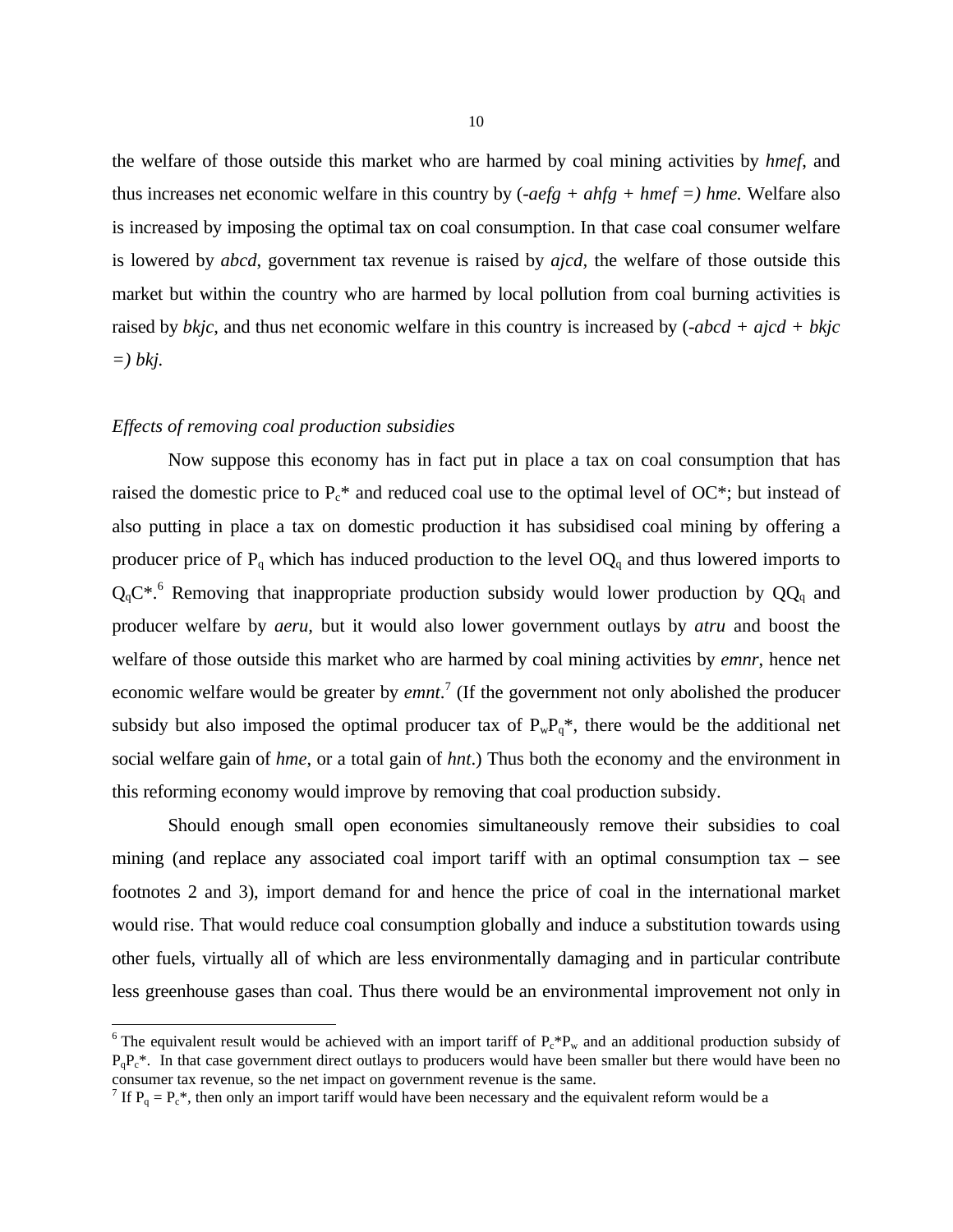the reforming economies (less local damage from coal mining and burning) but also in the world at large (less greenhouse gas emissions of methane and carbon). Should domestically mined coal in the reforming countries also be more sulphuric than imported coal, the substitution by consumers away from domestic to imported coal in these countries also would reduce acid rain at home and in neighbouring down-wind countries.

Other countries that are net exporters of coal would benefit from the rise in the international coal price, as would net exporters of substitute fuels to a lesser extent, and conversely for net importers of energy. (This would have second-round effects on aggregate demand including the demand for coal, not shown in the diagram.) But the world economy as a whole would be better off, in addition to there being less local pollution in both the reforming countries and other economies8 as well as less greenhouse gas emissions (and even more so if those coal producer subsidies were replaced by optimal producer taxes).

It is true that, if enough coal-importing economies removed their coal production subsidies simultaneously, their loss from the adverse change in their terms of trade may more than offset their gain from reducing their coal market distortion. Even so, that does not alter the fact that each small reforming nation is better off economically and environmentally from so reforming, for to abstain while others reformed would make them even worse off because they would not have the domestic efficiency and environmental gains to offset their deteriorating terms of trade.

#### *Effects of removing coal consumer subsidies*

 $\overline{a}$ 

Consider now another type of small open economy that is a net exporter of coal, as depicted in Figure 2. The notation and assumptions are otherwise as for Figure 1 and in particular both production and consumption externalities are still present. In this case, however, the country is pricing coal below rather than above the price at its border,  $P_w$ . Specifically, suppose the country has taxed production so as to set the producer price optimally at  $P_q^*$  so that OQ\* is being

replacement of that tariff with an optimal consumption tax of  $P_c*P_w$ .

<sup>8</sup> The only possible exception is in those non-reforming countries where the extra pollution from coal production expansion may more than offset the reduced pollution from cuts in coal use. Globally the increase in pollution from such production expansion is likely to be less than the reduction in pollution from coal mining in reforming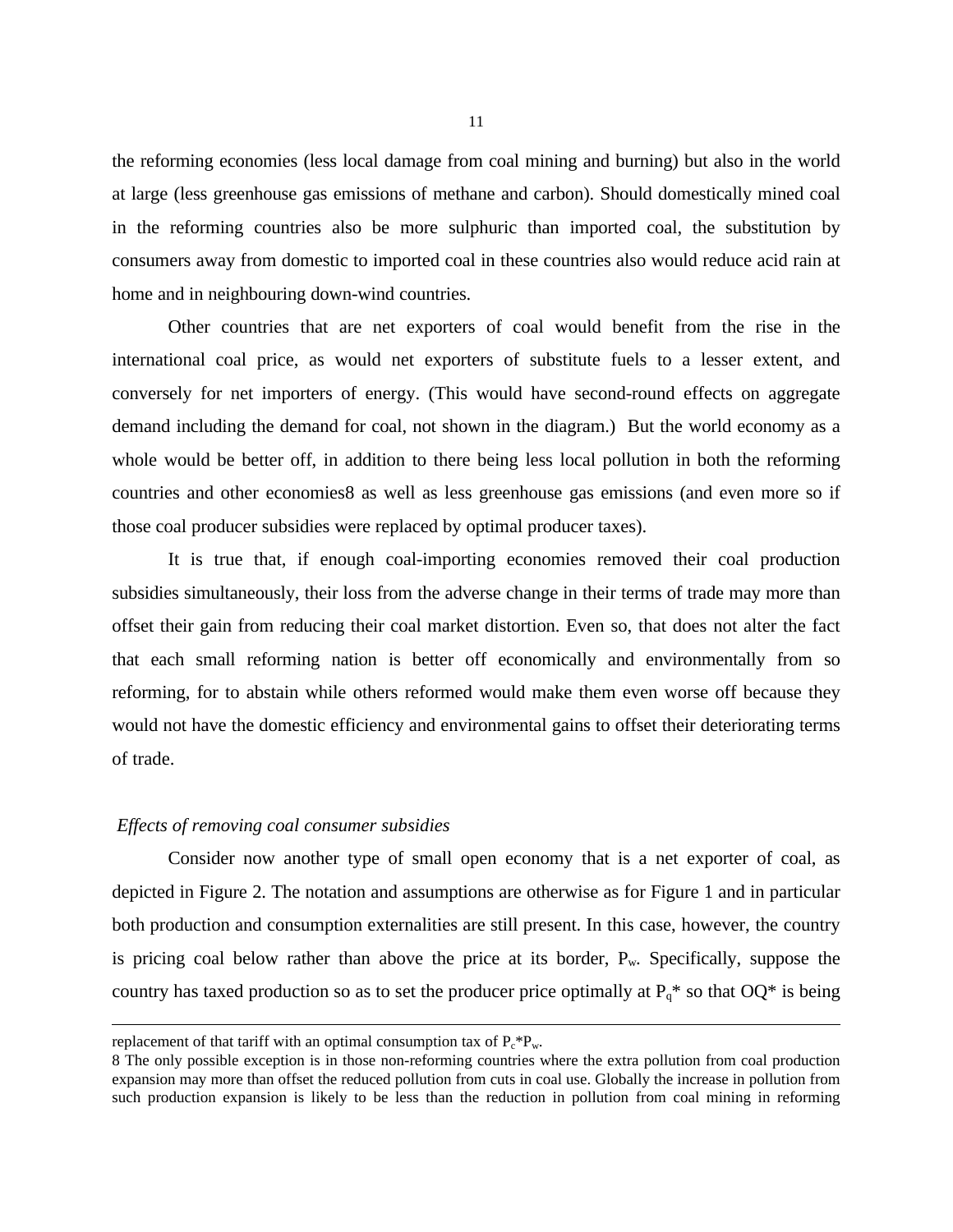mined per year; but instead of also taxing coal use it has provided a consumption subsidy equal to  $P_wP_c$  so that OC<sub>c</sub> rather than the optimal quantity of just OC\* is being consumed each year. Thus instead of exports being  $C^*Q^*$  as under optimal national policies, they are just  $C_cQ^*$ . Removing that inappropriate consumer subsidy would lower consumption by  $CC_c$  and consumer welfare by *abvw,* but it would also lower government outlays by *ayvw* and boost the welfare of those domestic residents outside this market who are harmed by the local pollution from coal burning by *bvzk*, hence net economic welfare would be greater by *byzk*. 9 (If the government not only abolished the consumer subsidy but also imposed the optimal consumer tax of  $P_c*P_w$ , there would be the additional net social welfare gain of *jbk*, or a total gain of *jyz*.) Thus both the economy and the environment in this reforming economy would improve. Should coal burning in these countries also contribute to acid rain at home and in neighbouring down-wind countries, the reduction in coal use would reduce that environmental damage too.

Should enough small open economies simultaneously reduce their subsidies to coal users (and replace any associated coal export tax with an optimal production tax – see footnote 5), two offsetting effects on the global environment would result. One is that coal consumption in these reforming economies would fall, lowering global carbon emissions. The other is that coal export supplies in the international market would rise, causing the price of coal in that market to fall. That would encourage coal consumption in the rest of the world. Thus it is an empirical question as to whether there would be a net improvement or worsening of the global environment from carbon emissions, even though there is an unequivocal improvement in the local environment of these reforming countries.

Given their current low incomes, it is possible that some of these countries may place little or no negative value on their pollution from coal mining. In that case their optimal producer price would be  $P_w$  and so reform also would involve lifting the currently low prices received by miners in those countries. That would add to production and to the increase in net exports from these reforming economies, and hence to their downward pressure on the international price of coal.

-

countries, however, since the latter tend to be among the deepest in the world.

<sup>&</sup>lt;sup>9</sup> As in the producer subsidy case, this consumer subsidy case could equally result from an export tax of  $P_wP_q^*$  plus an additional consumer subsidy of just  $P_q^*P_c$ . If  $P_c = P_q^*$ , then only an export tax would have been necessary and the equivalent reform would be a replacement of that export tax with an optimal production tax of  $P_q*P_w$ .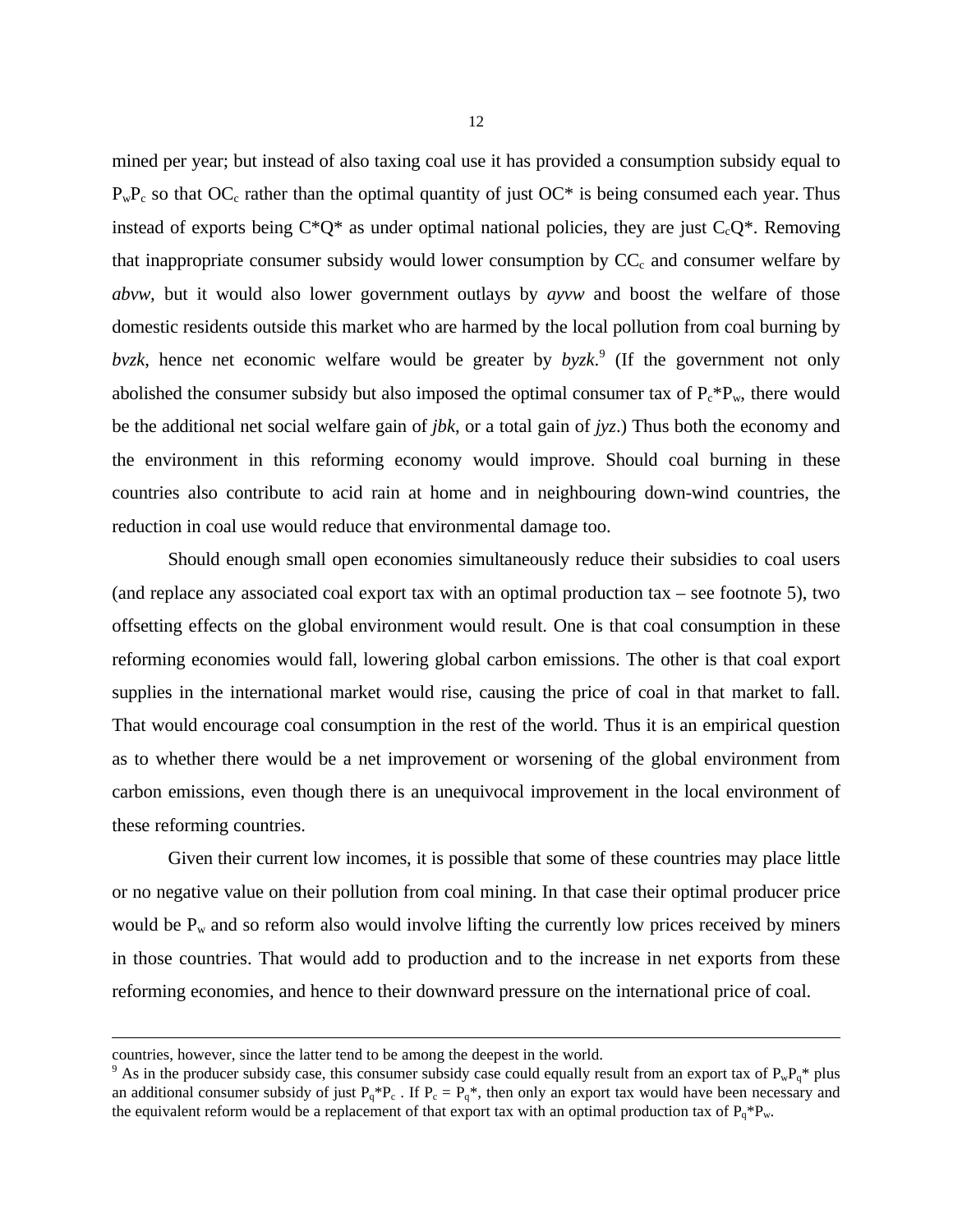Other countries that are net importers of coal would benefit from the fall in the international coal price, as would net importers of substitute fuels to a lesser extent, and conversely for net energy exporters. (Again this would have second-round effects on aggregate demand, including the demand for coal, that are not shown in the diagram.) But the world economy as a whole would be better off by the removal of coal consumer subsidies, so long as the welfare gains in the reforming economies are not more than offset by the welfare loss from any increase in greenhouse gas emissions, should the latter occur.

If enough coal-exporting economies simultaneously removed their coal consumer subsidies (and possibly also their coal producer taxes), it is true that their loss from the adverse change in their terms of trade may more than offset their gain from removing their coal market distortions. Even so, as with the case of producer subsidy reform in the coal-importing countries, that does not alter the fact that each small reforming nation is better off economically and environmentally from so reforming, for if it abstained while others reformed it would be even worse off because it would not have the domestic efficiency and environmental gains to offset its deteriorating terms of trade.

#### *Reforming producer and consumer subsidies simultaneously*

If both sets of countries were to remove their coal subsidies simultaneously, the coal trade expansion would be greater but the change in the price of coal in the international market from producer subsidy cuts in rich countries would be more or less than offset by the change due to removing the coal price distortions in poorer countries. Hence the sign of the net price change, and of the changes in economic welfare in most countries, are empirical questions. The answers to those questions also depend on the degrees of substitution in production and consumption as between coal, other fuels, and other products, the net effects of which can only be captured using a global multi-commodity model. In the next section we describe an intertemporal multi-country global general equilibrium model useful for that purpose, known as G-Cubed, discuss the simulation design to be used, and then present some empirical results.

#### **5. Effects of dismantling coal subsidies: empirical general equilibrium analysis**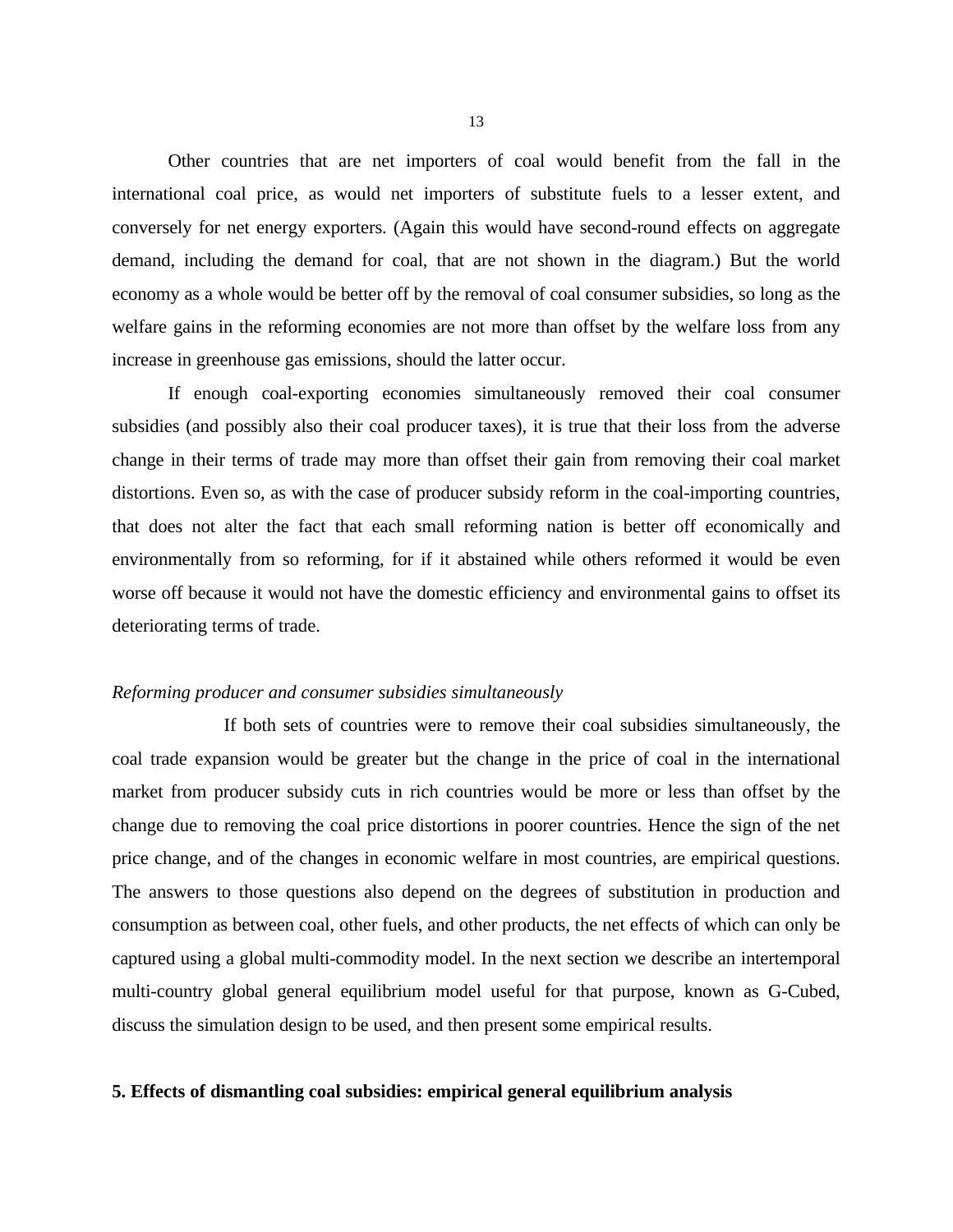#### *The G-Cubed multi-country model of the world economy*

The G-Cubed multi-country model has been constructed specifically to contribute to the current policy debate on global warming, but it has many features that make it useful for answering a range of issues in environmental regulation and other economic policy questions. It is a global model with substantial regional disaggregation and sectoral detail. In the present version the world economy is divided into eight regions and the model distinguishes five energy sectors (electric utilities, natural gas utilities, petroleum processing, coal extraction, and crude oil and gas extraction) and seven non-energy sectors (mining, agriculture, forestry and wood products, durable manufacturing, non-durable manufacturing, transportation, and services). A key feature of the model is that substitution possibilities in production and consumption are based on econometrically estimated cost functions. Intertemporal budget constraints on households, governments and nations (the latter through accumulations of foreign debt) are imposed. To accommodate these constraints, forward looking behaviour is incorporated in consumption and investment decisions. Countries are linked not only by the flow of goods and factors of production but also flows of financial assets with rates of return based on returns in the real economy. The model has an internally consistent macroeconomic framework in which saving and investment decisions are determined endogenously. Overall, the model is designed to provide a bridge between computable general equilibrium models and macroeconomic models by integrating the more desirable features of both approaches. In addition, it includes an environmental module which provides information on changes in carbon emissions as economic activities change. Full details of the model are documented in McKibbin and Wilcoxen (1995).

#### *Simulation design*

Using this model we assume the divergences between domestic and international coal prices in 1990 were as shown in Table 4. That table also shows the shares of each region in global coal production, consumption, and greenhouse gas emissions, as well as the importance of coal in primary energy use in each region. The model is then used to project the world economy from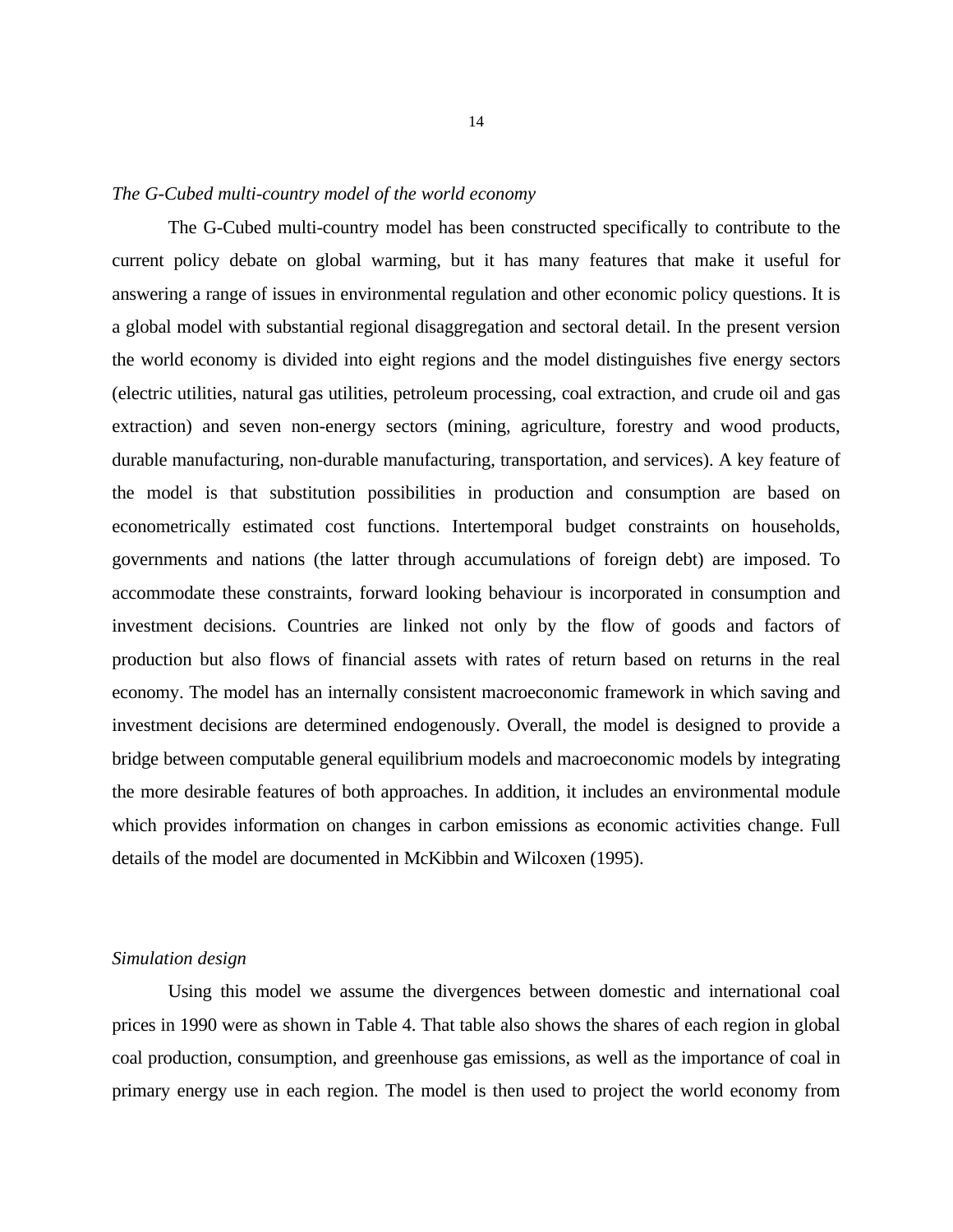1990 to 2050 under the assumption of no change in coal or any other policies. Given this baseline scenario we then present two scenarios as alternatives to a continuation of current policies, both phased in over the period 1996 to 2005. One scenario involves coal policy reforms just in OECD countries; the second scenario explores coal policy reforms in non-OECD regions as well.

Specifically, we analyse in the first case the effects of completely removing the coal producer subsidies and import restrictions in Japan and Western Europe, on the assumption that current consumer taxes there are optimal from the viewpoint of society's concerns with pollution from coal in those densely populated countries.**<sup>10</sup>** Removing coal producer subsidies and import restrictions in the protective OECD economies would be expected to lower their coal production and raise their coal imports, causing coal prices in international markets to rise and stimulating substitution away from coal use in all economies with open coal markets. In the second scenario, we also raise domestic coal prices in non-OECD countries up to international levels. This should have the effect of reducing coal consumption in these countries, thereby lowering their carbon emissions in so far as they use less fossil fuels in aggregate and they substitute towards less carbon-intensive fuels than coal. But that reform also raises prices received by coal producers in those non-OCED countries. This encourages coal production and hence net exports of coal from these countries, which would depress international coal prices and so encourage coal use and hence greenhouse gas emissions elsewhere.11 The interesting empirical question is whether the removal also of policies that depress domestic coal prices in non-OECD countries adds to or offsets the positive environmental effects of removing coal production subsidies and import restrictions in Western Europe and Japan.

#### *Empirical results: removing OECD production subsidies and import restrictions*

-

<sup>10</sup> In fact, according to Hoeller and Coppel (1992, Chart 2), the coal consumption tax per ton of carbon is far smaller in all OECD countries than the user taxes on oil and gas, whereas if coal is more pollutive its use should be taxed more rather than less than those other fuels. This suggests there is further scope for beneficial reform beyond that considered in this paper.

<sup>11</sup> We assume that by the beginning of the simulated reform (1996) the coal-mining enterprises in transition economies are operating as normal profit centres. In so far as some state-owned mining enterprises are in fact still being propped up by government subsidies to cover operating losses and these are removed over the simulated reform period to 2005, then we will have overstated the coal supply response in these economies and thereby understated the contribution of reform to reducing global carbon emission.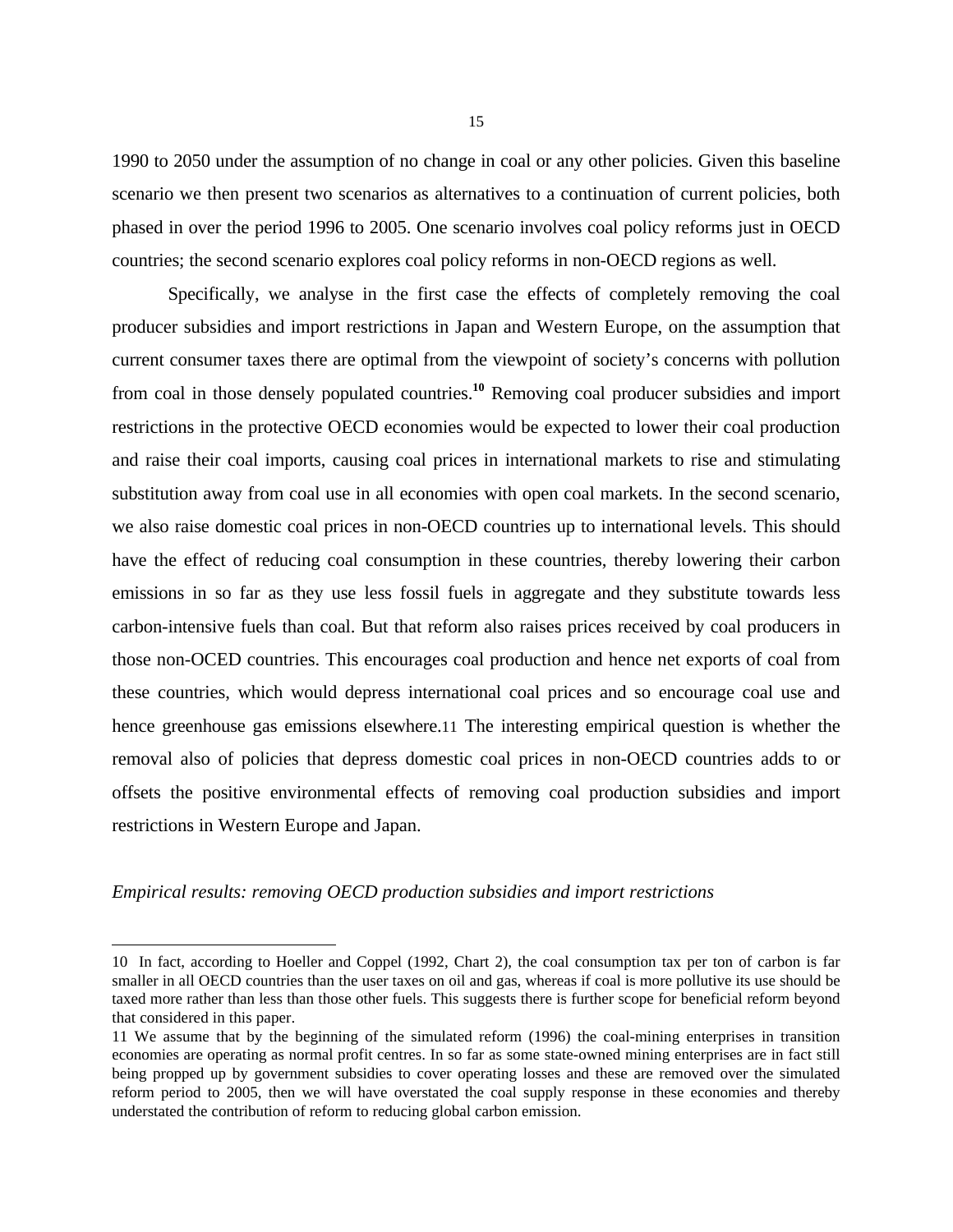The assumed policy decision to phase out production subsidies for coal in Western Europe (denoted ROECD in the Figures below) and Japan has the effects expected within those regions, but some non-intuitive results emerge for other regions. Figure 3 shows that global carbon dioxide emissions fall over time as those production subsidies are gradually eliminated. (This and subsequent figures present results as percentage deviations from the baseline. Thus a value of zero indicates that the variable is equal to its baseline value.) By 2005, global emissions are permanently reduced by over 5 per cent per year forever. This fall in global emissions (relative to what otherwise would happen) is almost entirely the result of a fall, of one-eighth, in emissions from the OECD countries. Most of this decline occurs in Western Europe, but emissions also decline in Japan and the United States.

These changes can be understood by first recognising that the removal of OECD coal production subsidies leads to a rise in the price of coal in international markets and hence in all regions where domestic prices respond to changes in international prices. That stimulates coal output in and net exports from all other regions. The rise in the user price of coal also leads to a substitution away from coal as an energy source and away from producing carbon-intensive goods whose prices in international markets also rise. Thus emissions fall in most OECD countries. The exception is Australia where, as in the non-OECD regions, carbon emissions rise very slightly. This is because those regions, as net exporters of coal, enjoy a terms of trade gain and hence an income boost: although their coal prices rise and the share of carbon-intensive energy falls relative to other energy sources used (as occurs elsewhere in the world), the absolute amount of carbonbased energy use nonetheless increases due the effects of higher incomes and foreign direct investment inflows on aggregate demand in these economies.

In addition to these effects, a number of other factors are at work. In particular, the phasing out of coal production subsidies has a direct impact on the fiscal positions of governments that have been paying the subsidies. The saving in fiscal outlays is assumed to be used to reduce fiscal deficits in those countries. In Western Europe especially this is a substantial saving which, through macroeconomic adjustments, helps to offset the effect on the economy of the adverse terms of trade change due to the rise in the international price of coal. This beneficial fiscal effect is absent in North America, Australiasia, and the non-OECD regions where there are assumed to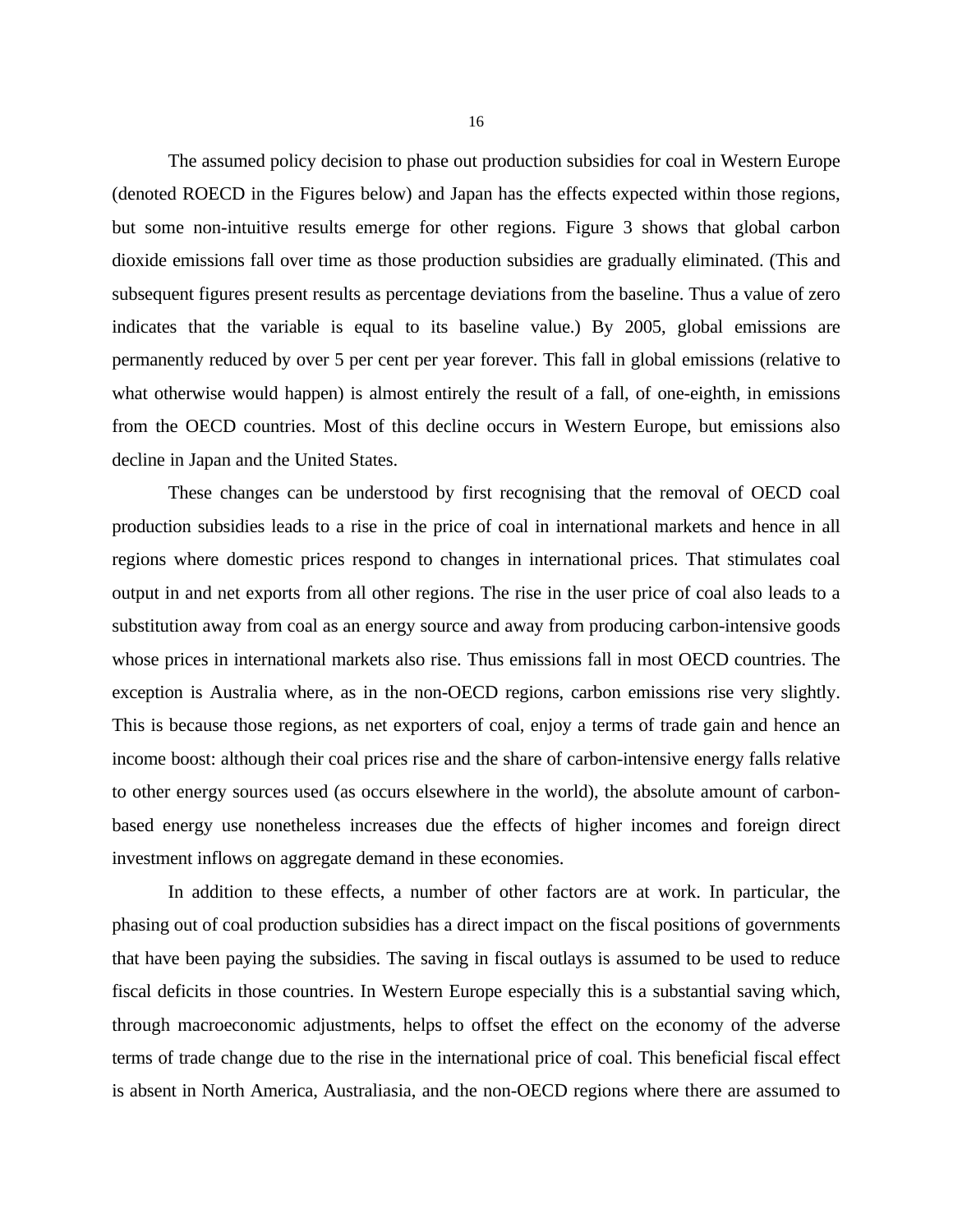be no policy changes, hence firms in these regions face higher input costs for energy without any compensatory offset from greater domestic saving lowering the cost of capital.

It should be stressed that the decline in carbon dioxide emissions from fossil fuel use that is depicted in Figure 3 is a decline relative to a baseline in which global emissions are projected to rise from around 22 billion tonnes in 1990 to around 32 billion tonnes by 2010 (IEA 1994c), and hence to almost 30 billion tonnes by 2005. Under this scenario they would still rise, but only to about 28 billion tonnes by 2005.

The effects on national outputs and incomes are more diverse. Figure 4 contains results for GDP, again as a deviation from baseline. GDP is the value added by domestically located factors of production in each economy. This is a measure of aggregate production change rather than being a direct measure of economic welfare because of the international movements of capital allowed for in the G-Cubed model. GNP, on the other hand, is a measure of income to domestically owned factors of production no matter where they are located. Thus it is a better measure of economic well-being of domestic residents since it measures their income from all domestically owned factors of production. It does not include the negative valuation society places on greenhouse gas emissions though, and so will understate the gains in welfare from policy changes that reduce those emissions.

In Western Europe (ROECD in the figures), the rise in energy import prices and hence the prices to users leads to a fall in GDP during the adjustment period as industries respond to higher input costs and the economy adjusts to the deterioration in its terms of trade. By 2005, when the coal production subsidies are completely removed, the gains from reallocating resources within Western Europe begin to offset the negative shock of higher energy import prices.12 By about 2020 those economies have adjusted to the change in relative prices and GDP returns to close to baseline. The recovery in its GDP is also due to the permanently higher level of saving by Western European governments as a result of the fiscal savings from the reduction in subsidies. As in Japan, gains from an improvement in economic efficiency and the government budget in Europe outweigh the impact of slightly higher coal import prices and hence user prices of coal within the domestic economy. Countries with a relative abundance of coal experience a terms of trade

-

<sup>12</sup> That negative shock is exaggerated in our modelling because we have not incorporated the fact that some electricity utilities in Western Europe are currently forced to use more high-cost local coal than they would prefer at prevailing prices (see Section 3 above and Newbery 1995).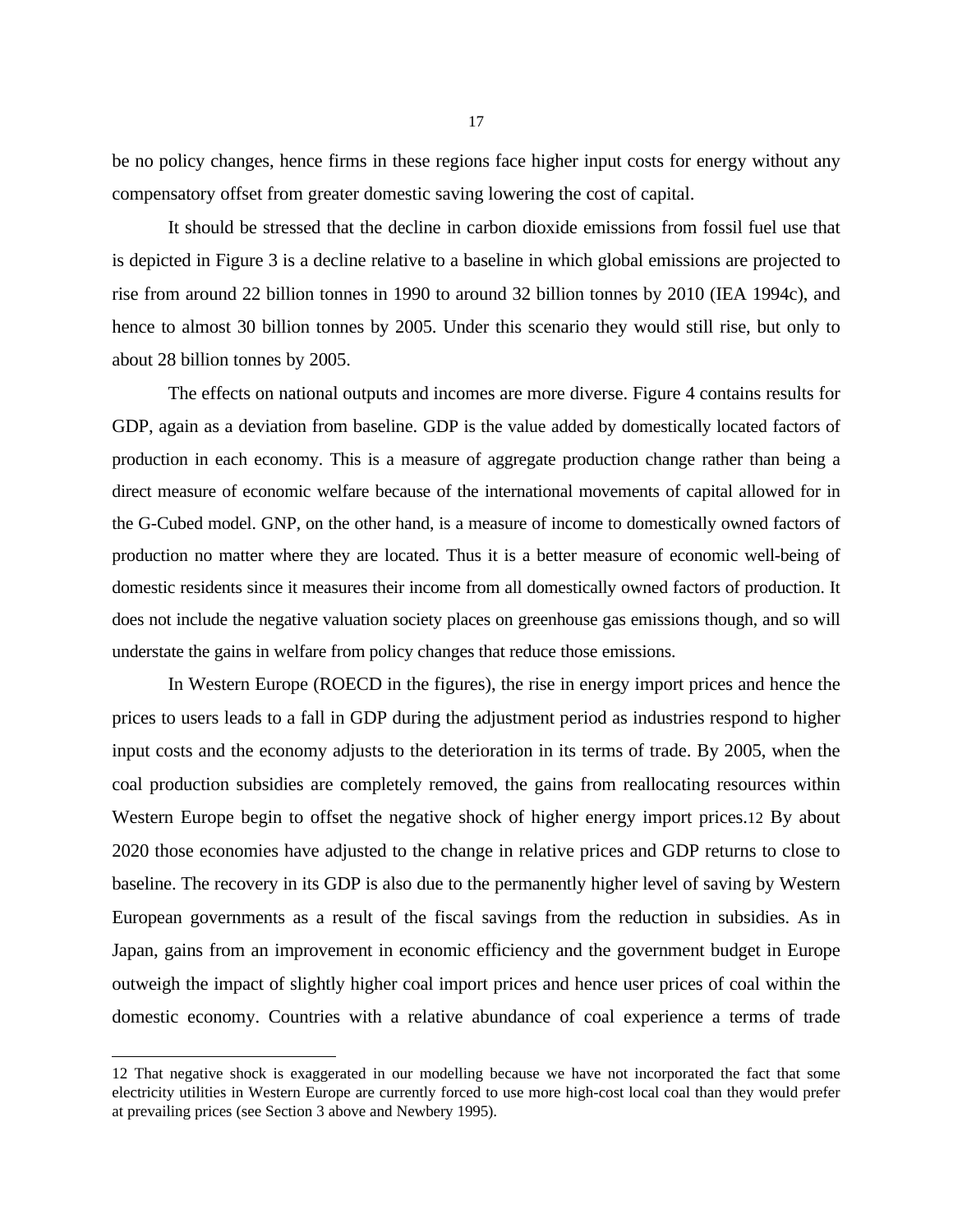improvement, by contrast, and hence enjoy a rise in GDP (most notably Australia, China and the EEFSU region).

Bear in mind, though, that these GDP changes are not the same as changes in GNP in particular regions. This is because the G-Cubed model used here allows for foreign capital flows which adjust to changes in market conditions, as is evident by comparing Figures 4 and 5. Western Europe, for example, exports financial capital to other regions under this scenario so as to take advantage of now-higher earnings abroad than at home. These higher earnings are reflected in GNP. Thus the reforms, although leading to a lower level of GDP relative to baseline for Western Europe, raise incomes there by 2014 because some of the capital released from the coal and fossil-fuel intensive industries (or that would otherwise have been invested in those industries) eventually earns a higher return overseas than it would have if it had stayed in those industries as in the baseline.

Overall, the effect of cutting coal production subsidies in the OECD is to reduce significantly the emission of carbon dioxide, particularly in the OECD. Even though this leads to some minor increase in carbon dioxide emissions in relatively carbon-intensive developing countries due to substitution away from the production of carbon-intensive goods in the OECD, this "leakage" effect is a negligible offset to the OECD's carbon emission reduction – in contrast to the leakage that would occur under an international agreement in which only OECD countries voluntarily agreed to curtail their carbon dioxide emissions while imposing no disciplines on non-OECD countries' emissions. The reason to expect substantial leakage in the latter case is because a voluntary cut-back in carbon emissions in the OECD would cause a major reduction in OECD coal use and hence in the international price of coal, thereby encouraging expanded use of coal in non-OECD regions.13

# *Empirical results: effects of removing also coal consumer subsidies and export taxes in non-0ECD regions*

Now consider the effect of adding to the phase-out of OECD production subsidies (which

-

<sup>13</sup> How large that leakage would be depends on the nature of any international agreement of course. Numerous attempts have been made to simulate various possibilities. An early example is Piggott, Whalley and Wigle (1992). See also ABARE and DFAT (1995), McKibbin and Wilcoxen (1996), and the surveys in Winters (1992) and IPCC (1996, Ch. 11).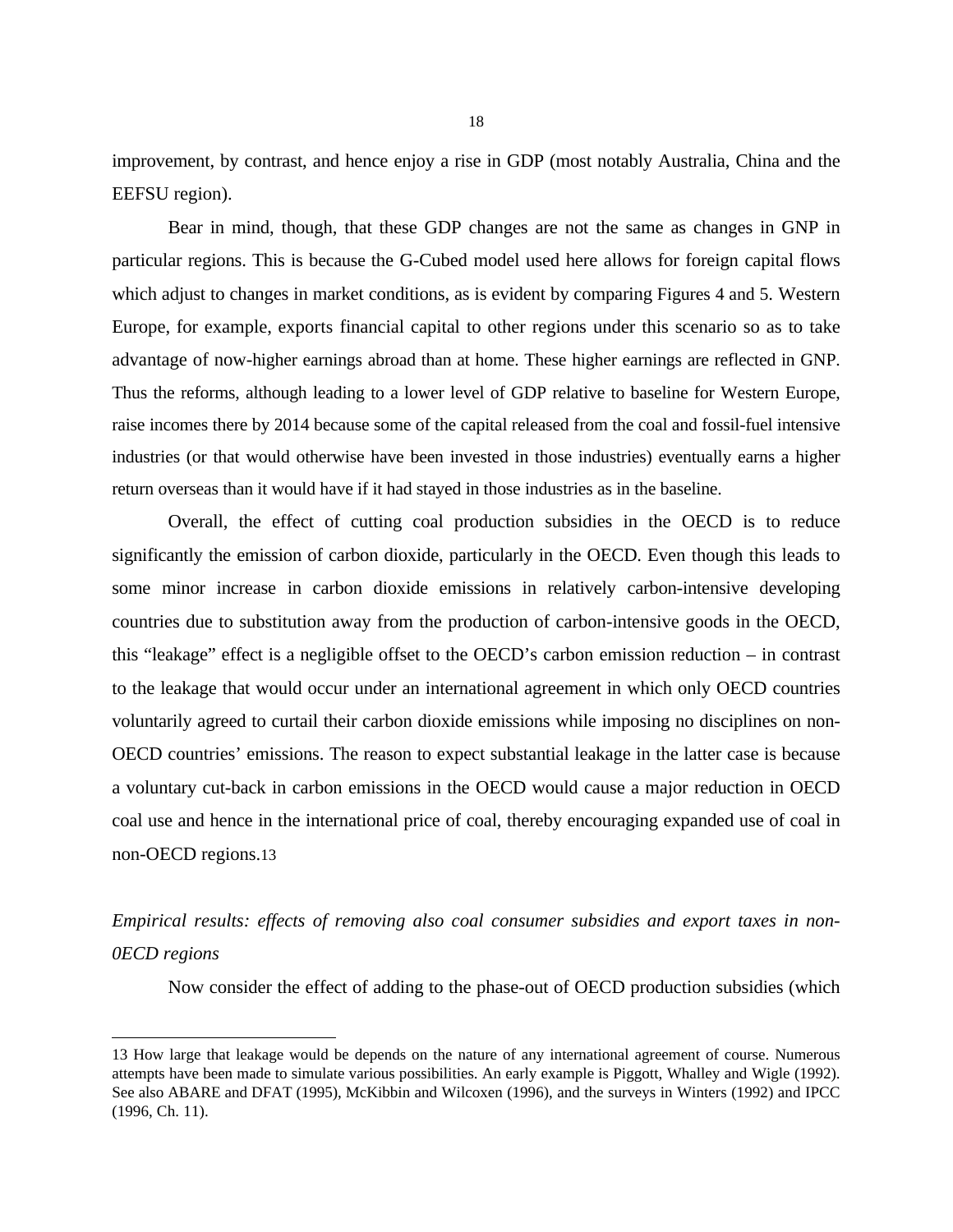began earlier this decade) a phase-out of coal market distortions in non-OECD economies (which are just beginning, most notably in China and Central Europe). In this scenario we also completely remove the subsidy to consumption of coal and the tax on coal production (together with any associated export restriction) to bring coal prices to international market levels in the non-OECD economies. The results for the combined simulation are shown in Figures 6 through 8.

As expected, the consequent rise in coal prices in the non-OECD economies leads to an expansion of coal production and a contraction of coal use within those economies. The expansion of production relative to consumption implies an increase in net exports from non-OECD to OECD economies, which on its own reduces the price of coal in international markets and hence in these economies, offsetting slightly the rise due to the OECD's production subsidy cuts. The effects on total carbon emissions, shown in Figure 6, are the net effect of the removal of both OECD and non-OECD coal market distortions compared with no reform. In this case emissions from non-OECD countries also fall as their consumption subsidies are removed. By 2005 carbon dioxide emissions from non-OECD economies are 4 per cent lower, when both OECD and non-OECD policies are reformed together, than otherwise would have been the case.

To understand the effect of the non-OECD policy reform alone, the first set of simulation results should be subtracted from the combined results. We showed in the simulation results for the OECD policy reform that emissions from non-OECD economies rose slightly. Thus the effect of non-OECD policies on reducing non-OECD emissions are slightly larger than shown in Figure 6. There is only a very slight rise in OECD emissions as a result of the lower price of coal in international markets in this as compared with the previous scenario, an effect that is dwarfed by the reduction due to the OECD's policy reform. Overall, global carbon dioxide emissions fall by 8 per cent relative to what otherwise would have been experienced by 2005, compared with just 5 per cent in the first scenario involving only OECD reform. That is, despite the fact that reforms in the non-OECD regions raise their net exports and hence lower the international price of coal, global carbon emissions are estimated to fall more, evidently because the effect of eliminating coal consumption subsidies turns out to dominate the effect of encouraging more coal mining in those regions.

Not only do the transition and developing economies gain in terms of emission reduction,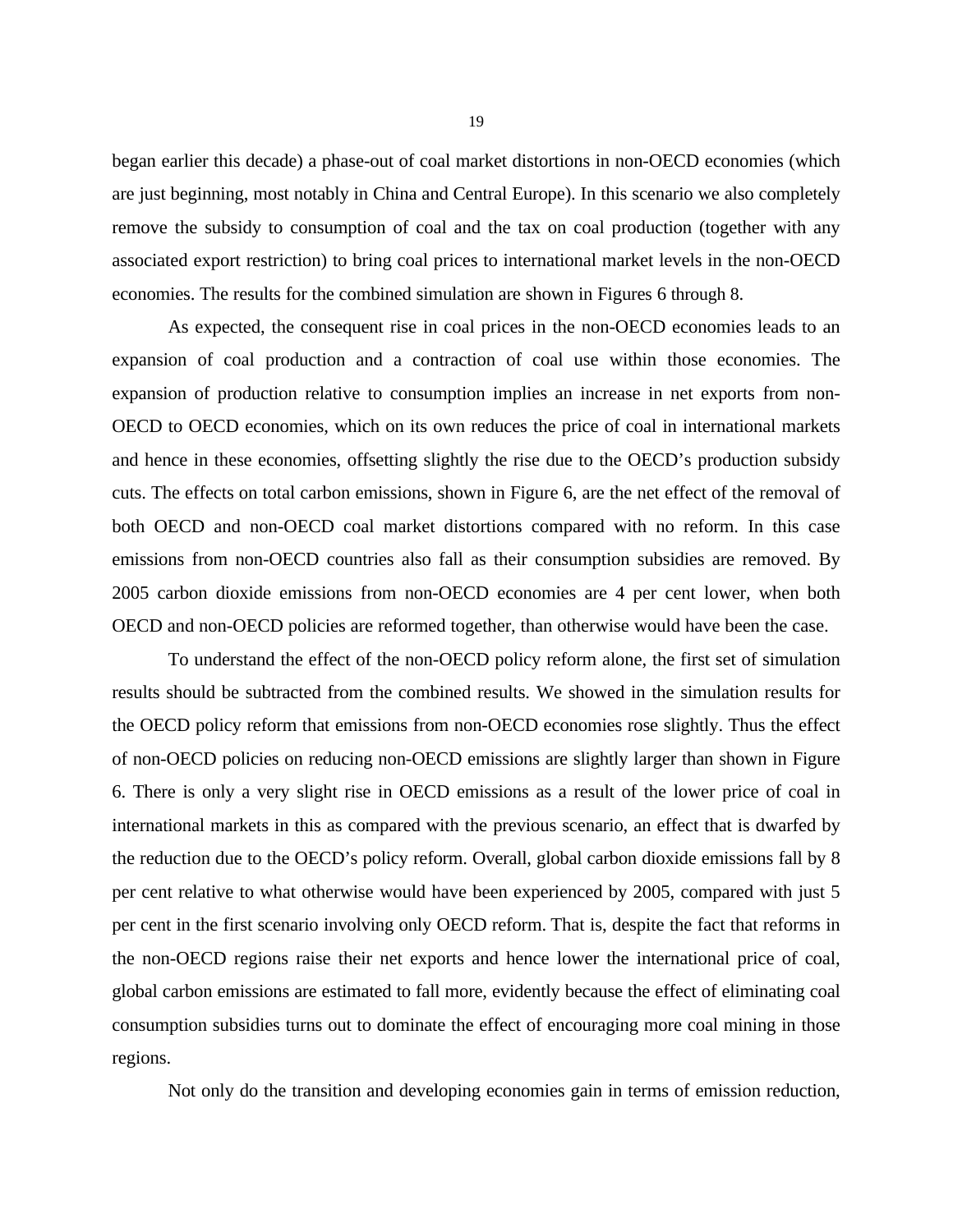but as well the changes in production contained in Figure 7 show that GDP rises in each of these regions. This is due to the efficiency gains from reducing their production and consumption distortions. Resources are freed up from the distorted sectors and reallocated through the global economy, yielding higher rates of return. EEFSU output expands substantially, while developing country output hardly alters in this combined scenario as compared with the reduction in output shown in Figure 4 in which just the OECD countries reform.

Again the GNP effects are somewhat different from the GDP ones. While the GNPs of the transition and developing economies are raised by this combined reform, as compared with either no policy changes or just OECD reform, Australia's GNP is eventually lowered slightly when the non-OECD countries also reform. The latter is mainly because the terms of trade of coalexporting and capital-importing Australia gradually deteriorate as the non-OECD countries' net exports of coal expand.

#### **6. Conclusion**

This paper has examined distortions in global coal markets that point to a significant subsidization of coal production in OECD economies and significant coal consumption subsidies in developing and transition economies – when the opposite policies are what are needed to overcome the environmental policies associated with coal mining and burning. Model-based empirical evidence summarized here suggests that the gradual removal of production subsidies in the OECD and the removal of distortions to coal markets in developing and transition economies can potentially reduce global emissions of carbon dioxide by up to 8 per cent relative to emissions that otherwise would have been experienced early next century. This environmental gain is achieved with gains in economic efficiency rather than economic costs – a win-win outcome for the environment and the economy. Both gains would be even greater if Western European countries raised also their low coal consumer tax rates as they phase out their coal producer subsidies, since those consumer taxes are currently relatively low (see footnotes 10 and 12 above), presumably to lower the cost to electricity utilities or requiring them to use lower-quality locally mined coal. And both gains would also be enhanced if countries taxed domestic coal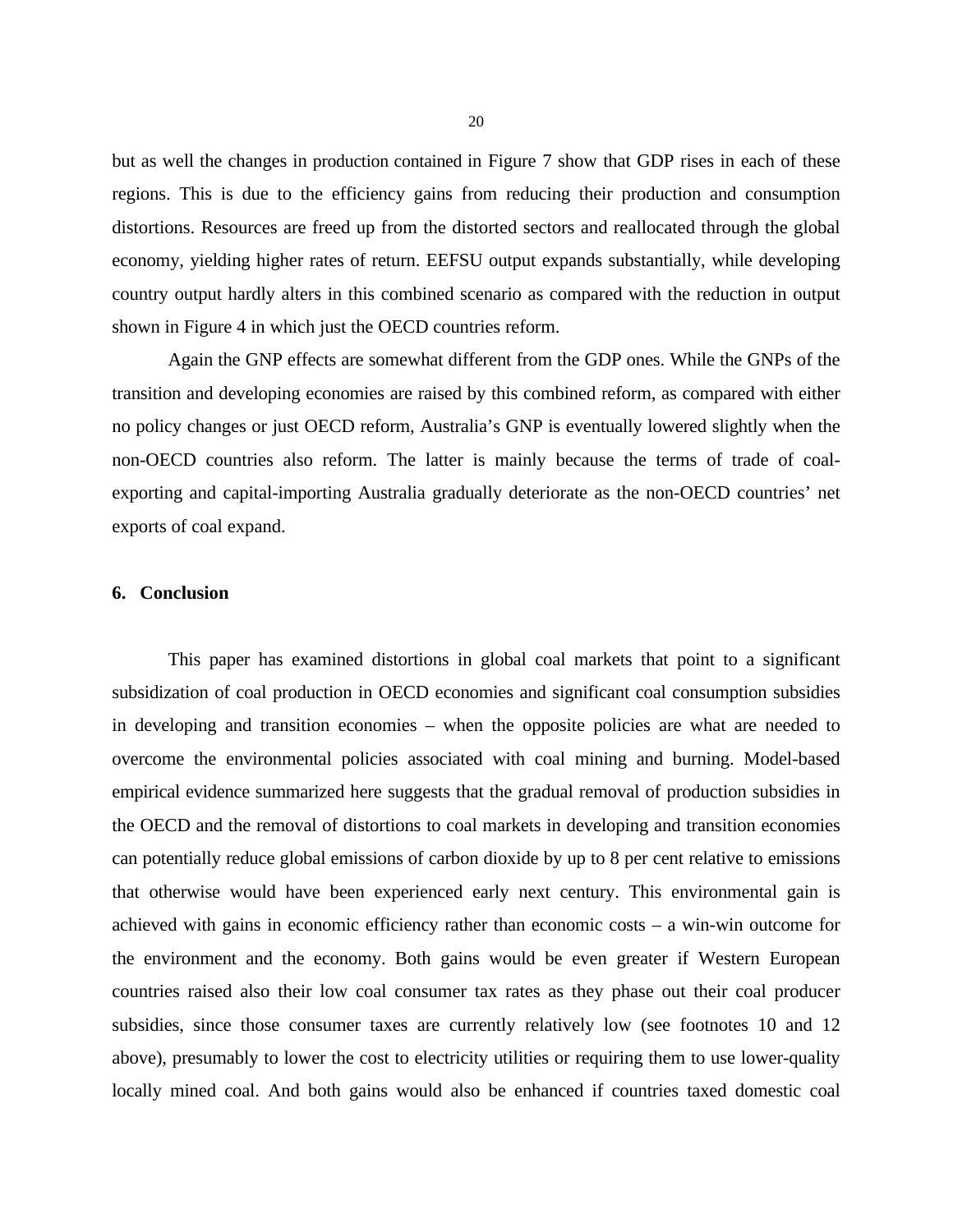production optimally so as to ensure coal mining enterprises compensate society for the pollution they cause.

Thankfully the process of lowering coal subsidies and trade barriers has already begun, with some EU economies (most notably Belgium and the UK) already advanced in dismantling their coal production subsidies and others (France and Germany) beginning to do so. And in some transition economies the low prices of coal (and also oil and gas) are gradually being raised. For example, in China many state-owned coal mines are being transferred out of the hands of the state and gradually subjected to domestic market forces. The results in this paper suggest these reforms should be applauded as a positive contribution to the reduction of greenhouse gas emissions, and countries should be encouraged to complete the process.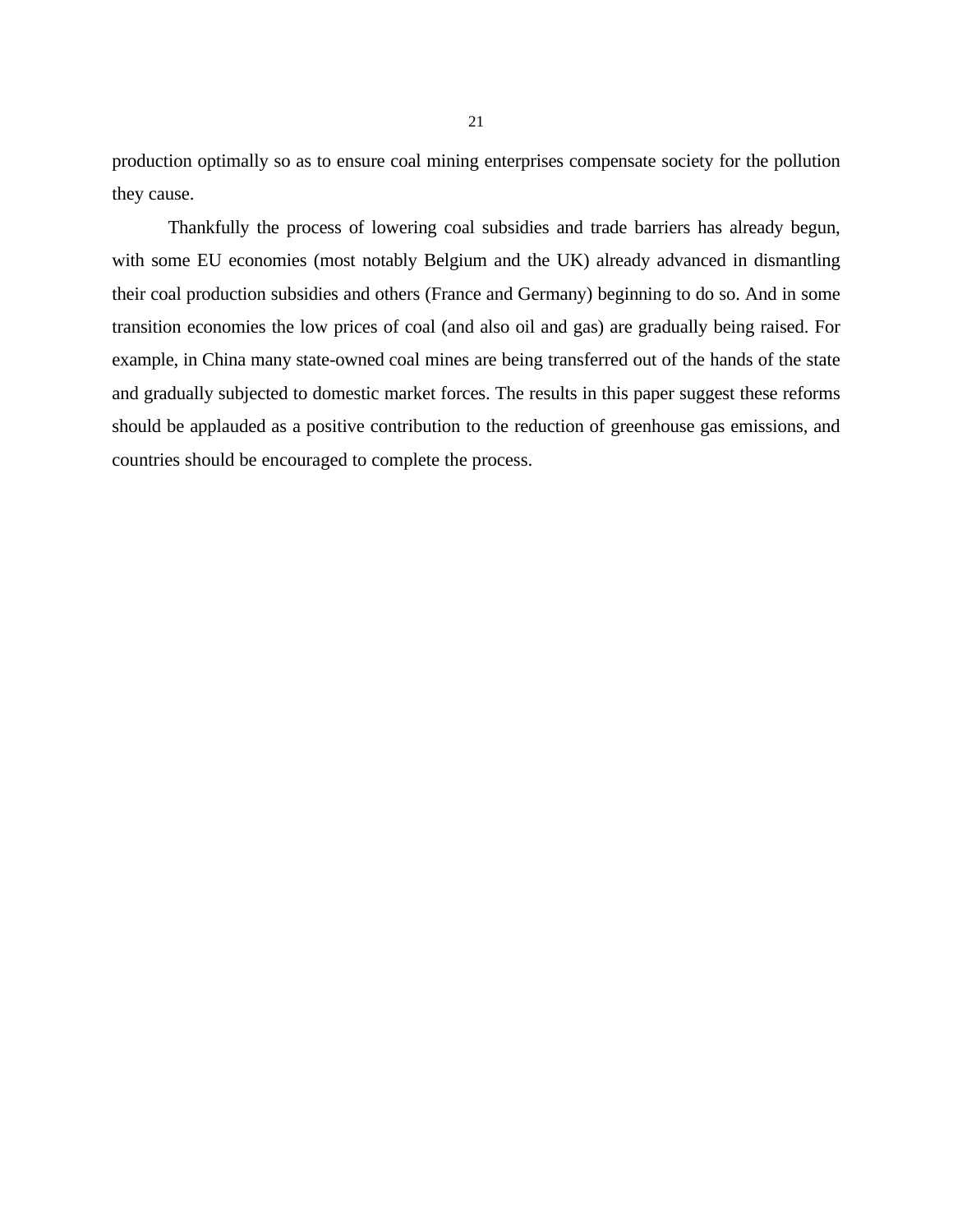#### **References**

- ABARE and DFAT (1995), *Global Climate Change: Economic Dimensions of a Cooperative International Policy Response Beyond 2000*, Canberra: ABARE.
- Anderson, K. (1992), 'Effects on the Environment and Welfare of Liberalizing World Trade: The Cases of Coal and Food', Ch. 8 in *The Greening of World Trade Issues*, edited by K. Anderson and R. Blackhurst, Ann Arbor: University of Michigan Press and London: Harvester Wheatsheaf.
- Anderson, K. (1995a), 'Lobbying Incentives and the Pattern of Protection in Rich and Poor Countries', *Economic Development and Cultural Change* 43(2): 401-23, January.
- Anderson, K. (1995b), 'The Political Economy of Coal Subsidies in Europe', *Energy Policy* 23(6): 485-96, June.
- Anderson, K and C.Y. Peng (1996), 'Feeding and Fueling China in the 21<sup>st</sup> Century', CIES Policy Discussion Paper 96/13, University of Adelaide, November.
- BP(1994), *Statistical Review of World Energy*, London: British Petroleum (annual).
- Burniaux, J.-M., J.P. Martin and J. Oliveira-Martins (1992), 'The Effect of Existing Distortions in Energy Markets on the Cost of Policies to Reduce CO<sub>2</sub> Emmissions: Evidence From GREEN', *OECD Economic Studies* 19: 141-65, Winter.
- EC (1992), *Commission Report on the Application of the Community Rules for State Aid to the Coal Industry*, Brussels: EC Commission (annual).
- Hoeller, P. and J. Coppel (1992), 'Carbon Taxes and Current Energy Policies in OECD Countries', *OECD Economic Studies* 19: 167-93, Winter.
- IEA (1993), *Energy Policies of IEA Countries*, Paris: OECD's International Energy Agency (annual).
- IEA (1994a), *Coal Information*, (diskette), Paris: OECD's International Energy Agency.
- IEA (1994b), *Energy Prices and Taxes*, Paris: OECD's International Energy Agency (quarterly).
- IEA (1994c), *World Energy Outlook*, Paris: OECD's International Energy Agency (annual).
- IEA (1994d), *Energy Statistics and Balances of Non-OECD Countries*, Paris: OECD's International Energy Agency (annual).
- IPCC (Intergovernmental Panel on Climate Change) (1996), *Climate Change 1995 (IPCC Second Assessment Report),*Cambridge and New York: Cambridge University Press.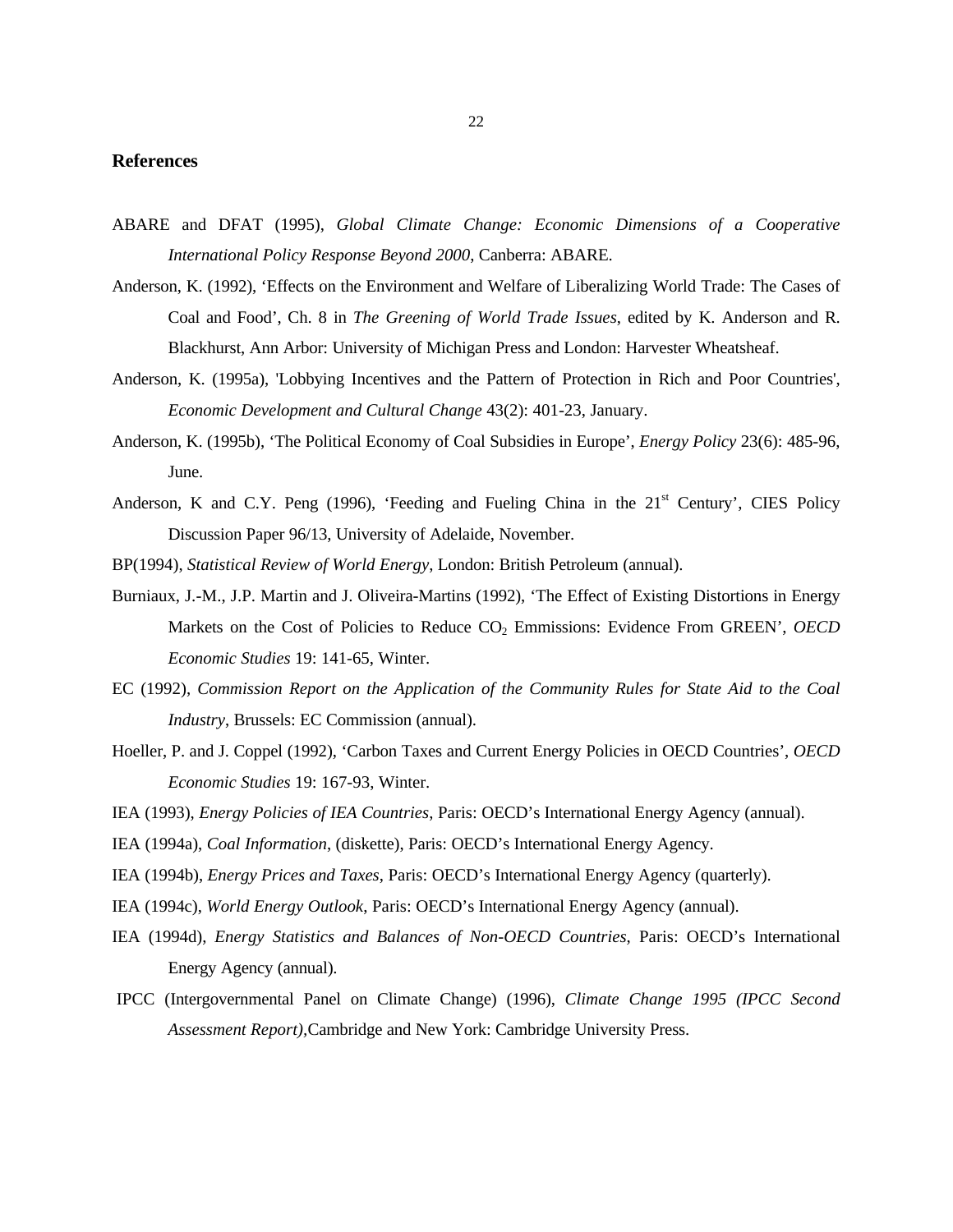- Larsen, B. And A. Shah (1995), 'Global Climate Change, Energy Subsidies, and National Carbon Taxes', in *Public Economics and the Environment in an Imperfect World*, edited by L. Bovenberg and S. Cnossen, Dordrecht: Kluwer.
- Lee, H., J. Oliveira-Martins and D. van der Mensbrugghe (1994), 'The OECD GREEN Model: An Updated Overview', Technical Paper No. 97, OECD Development Centre, Paris.
- McKibbin W. and P. Wilcoxen (1995), 'The Theoretical and Empirical Structure of the G-Cubed Model', Brookings Discussion Paper in International Economics #118, The Brookings Institution, Washington DC.
- McKibbin W. and P. Wilcoxen (1996), 'The Economic Implications of Greenhouse Gas Policy', pp. 8-34 in *Environment and Development in the Pacific: Problems and Policy Options*, edited by H. English and D. Runnals, Melbourne: Addison Wesley Longman.
- Newbery, D. (1995), 'Removing Coal Subsidies: Implications for European Electricity Markets', *Energy Policy* 23 (6): 523-34, June.
- OECD (1994), *Agricultural Policies, Markets and Trade: Monitoring and Outlook 1994*, Paris: OECD (annual).
- Piggott, J., J. Whalley and R. Wigle (1992), 'International Linkages and Carbon Reduction Initiatives', Ch. 6 in *The Greening of World Trade Issues*, edited by K. Anderson and R. Blackhurst, Ann Arbor: University of Michigan Press and London: Harvester Wheatsheaf.
- Steenblik, R.P. and P. Coroyannakis (1995), 'Reform of Coal Policies in Western and Central Europe: Implications for the Environment', *Energy Policy* 23(6): 537-54, June.
- Steenblik, R.P. and K.J. Wigley (1990), 'Coal Policies and Trade Barriers', *Energy Policy* 18(5): 351-69, May.
- Wang, X. (1996), 'China's Coal Sector: Moving to a Market Economy', mimeo, China Country Department, Washington, D.C.: The World Bank.
- Winters, L.A. (1992), 'The Trade and Welfare Effects of Greenhouse Gas Abatement: A Survey of Empirical Estimates,' Ch. 5 in *The Greening of World Trade Issues*, edited by K. Anderson and R. Blackhurst, Ann Arbor: University of Michigan Press and London: Harvester Wheatsheaf.
- World Bank (1997a), *Five Years After Rio: Innovations in Environmental Policy*, Environment Department, Washington, D.C.: The World Bank.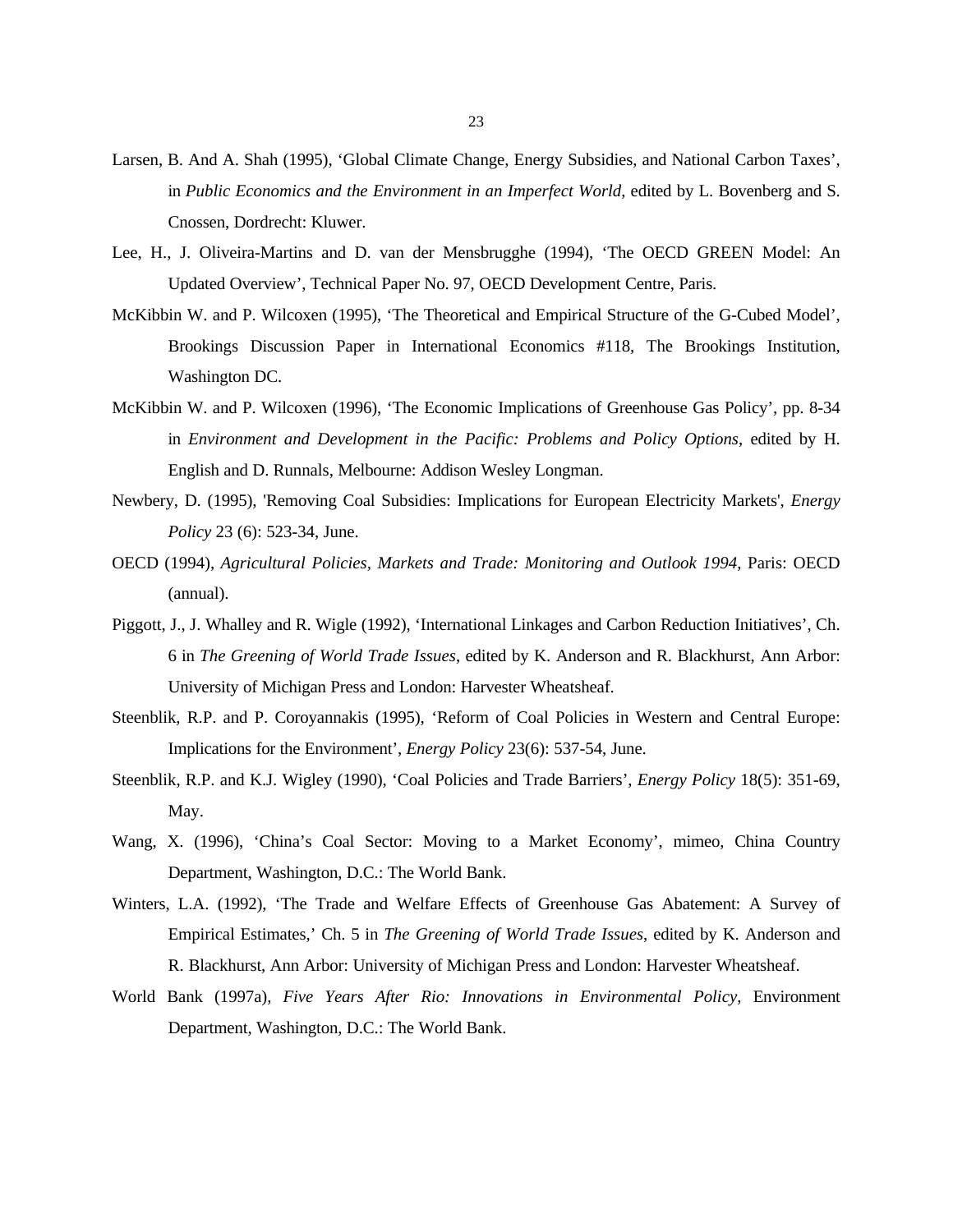World Bank (1997b), 'Subsidy Policies and the Environment', Ch. 4 in *Expanding the Measure of Wealth: Indicators of Environmentally Sustainable Development*, Environment Department, Washington, D.C.: The World Bank.

World Resources Institute (1996), *World Resources 1996-97*, New York: Oxford University Press.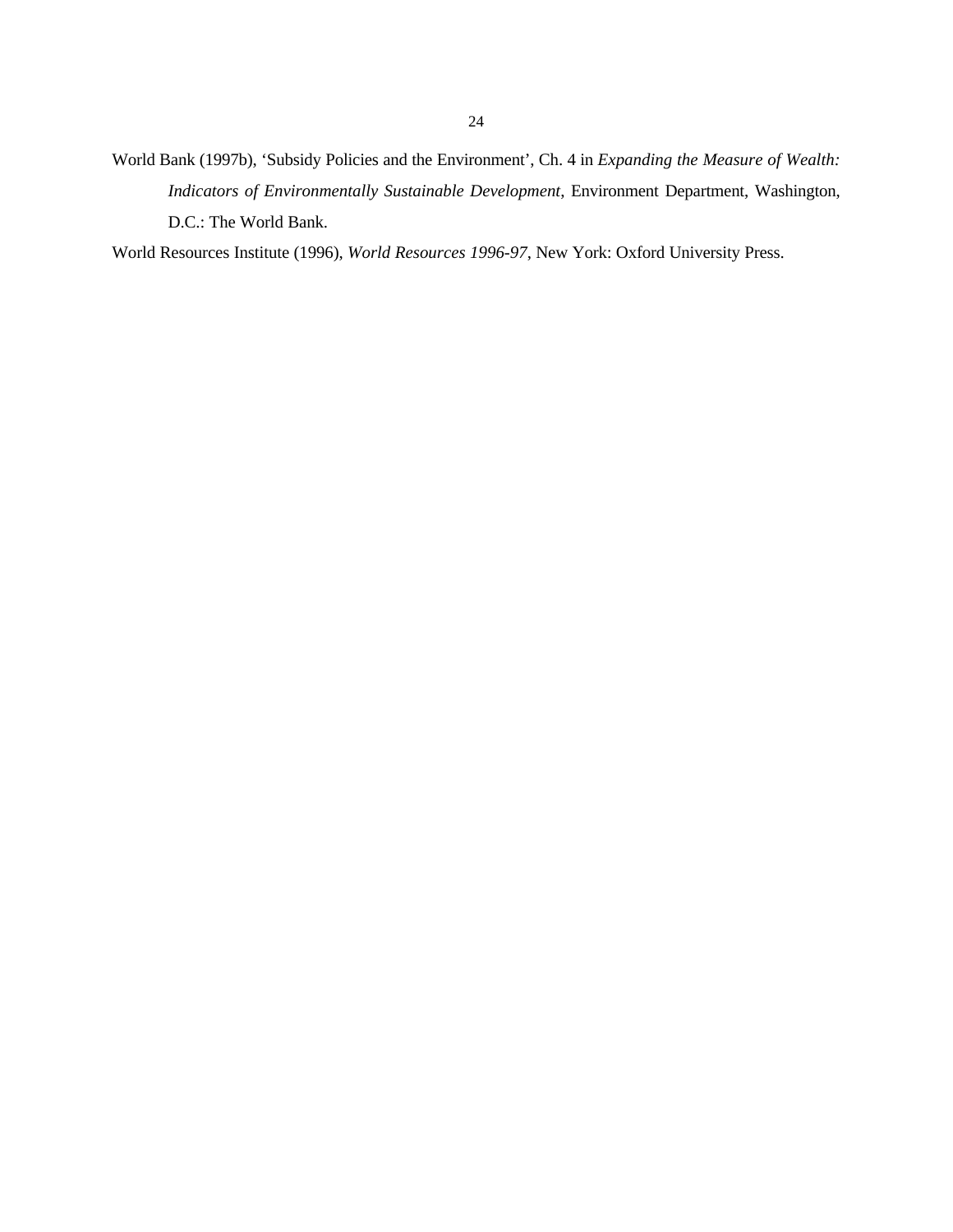Figure 1: The effects of removing a subsidy to coal mining in a small open economy

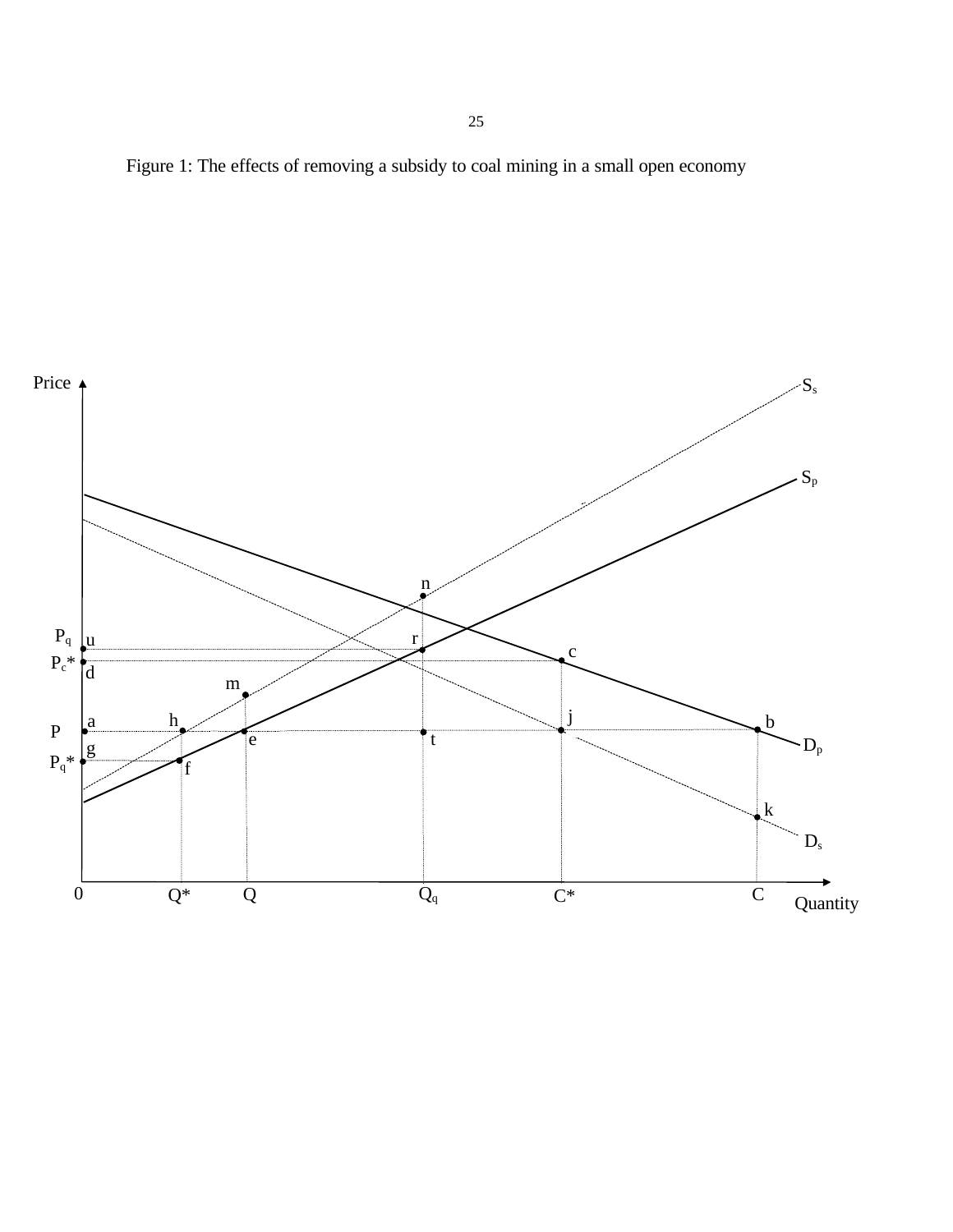Figure 2: The effects of removing a subsidy to coal use in a small open economy

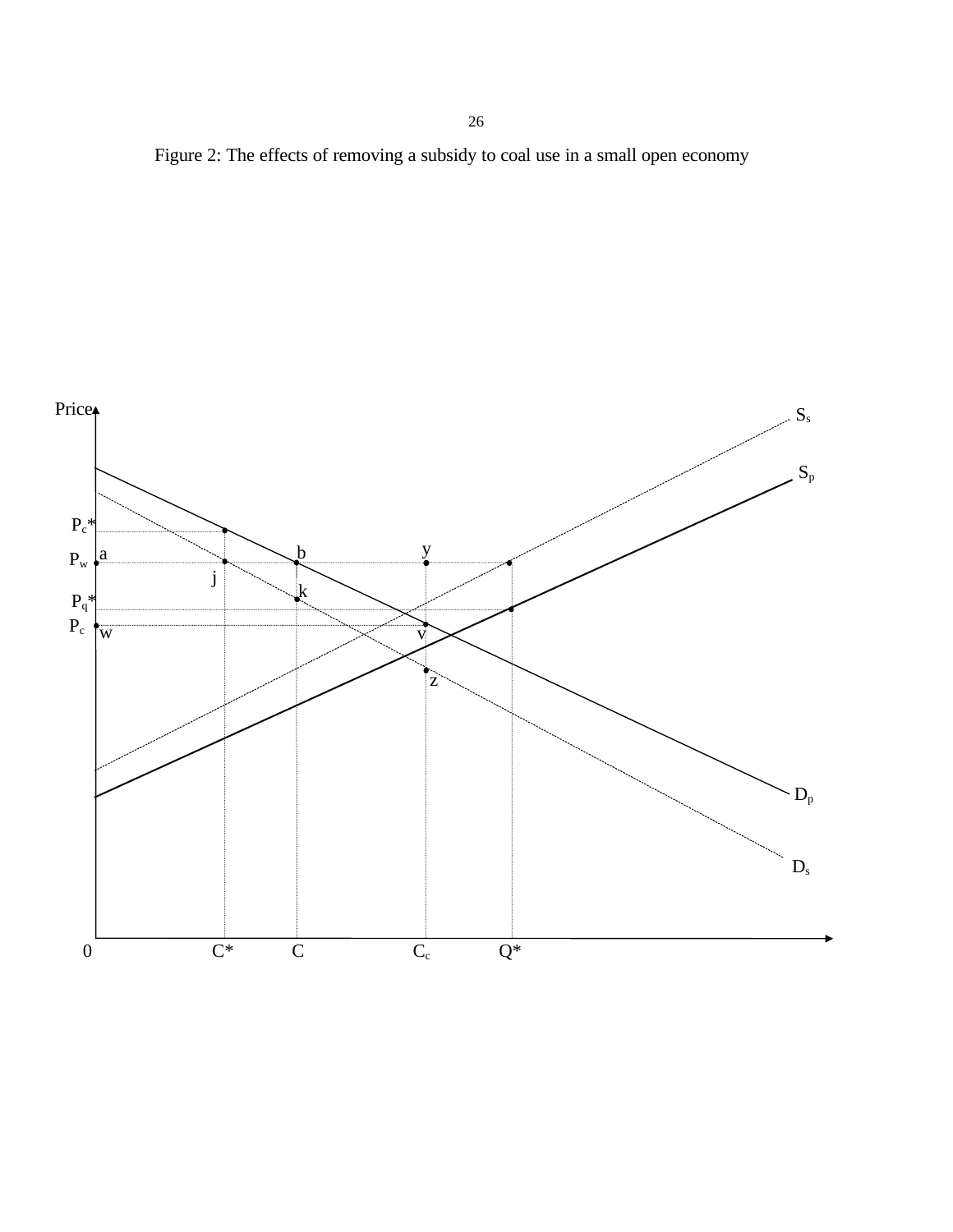



Figure 4: Percentage change (from baseline) in GDP with the removal of coal producer subsidies and import restrictions in Western Europe and Japan

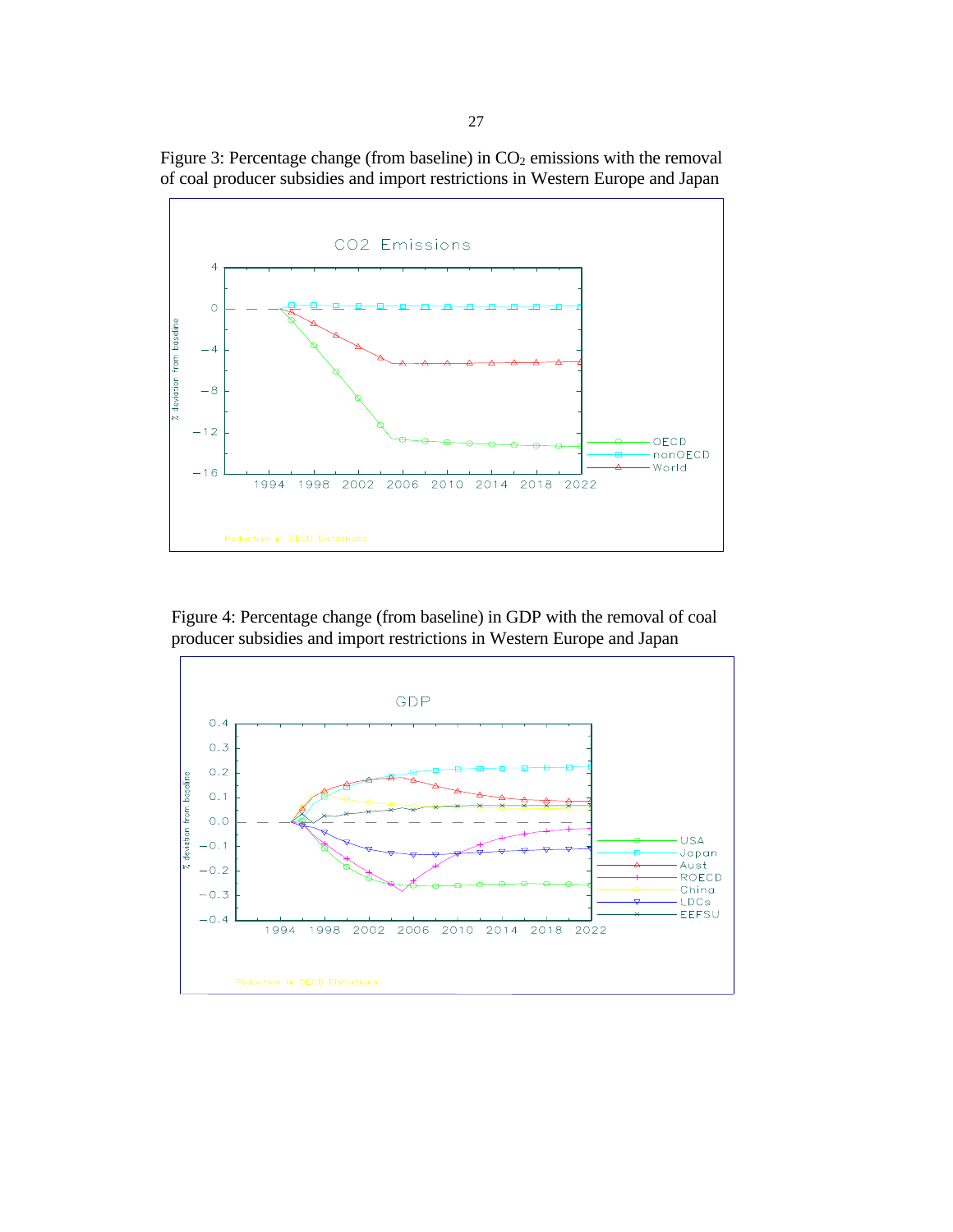

Figure 5: Percentage change (from baseline) in GNP with the removal of coal producer subsidies and import restrictions in Western Europe and Japan

Figure 6: Percentage change (from baseline) in  $CO<sub>2</sub>$  emissions with the removal of coal producer subsidies and import restrictions in Western Europe and Japan and coal producer taxes and consumer subsidies in non-OECD economies

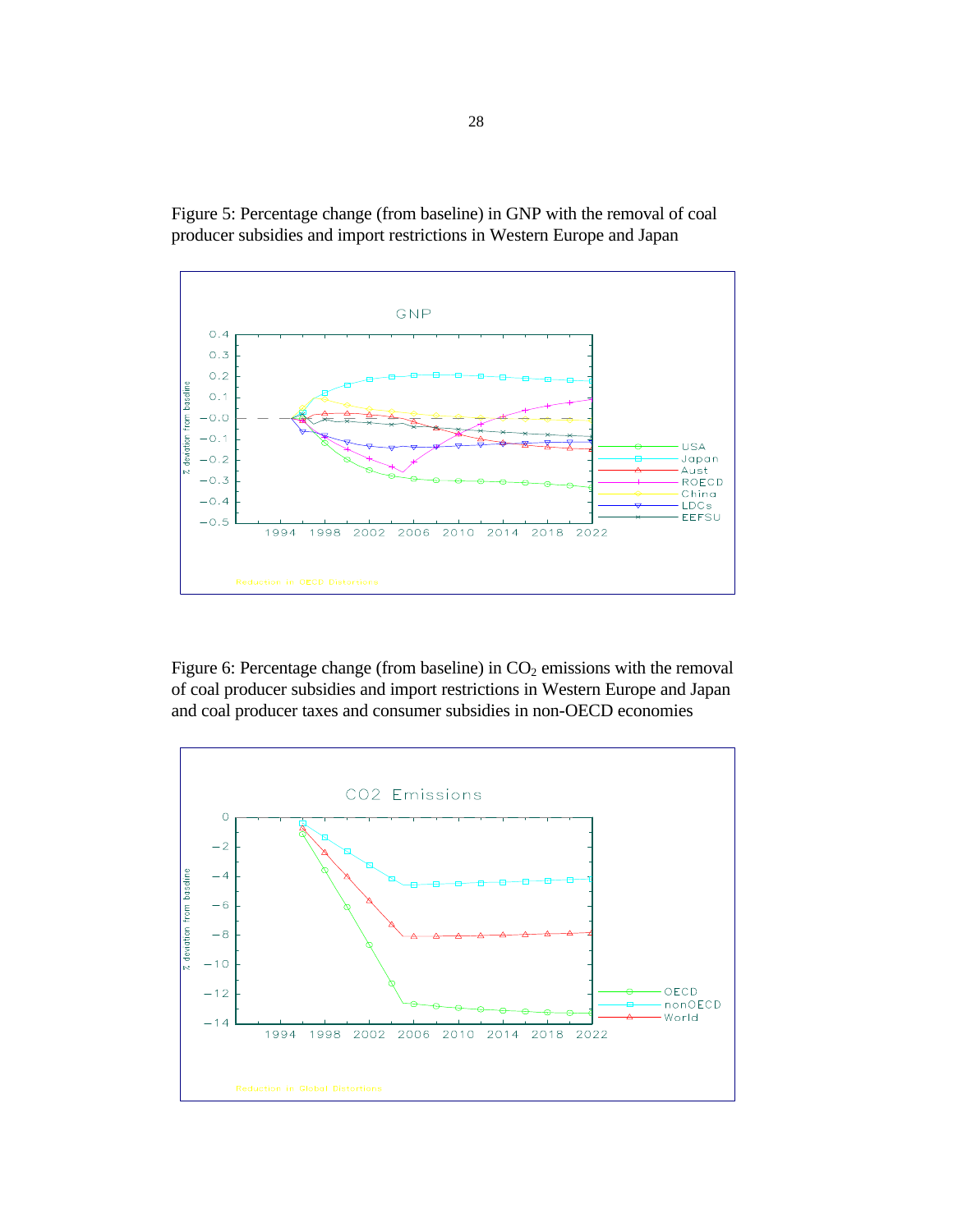Figure 7: Percentage change (from baseline) in GDP with the removal of coal producer subsidies and import restrictions in Western Europe and Japan and coal producer taxes and consumer subsidies in non-OECD economies



Figure 8: Percentage change (from baseline) in GNP with the removal of coal producer subsidies and import restrictions in Western Europe and Japan and coal producer taxes and consumer subsidies in non-OECD economies

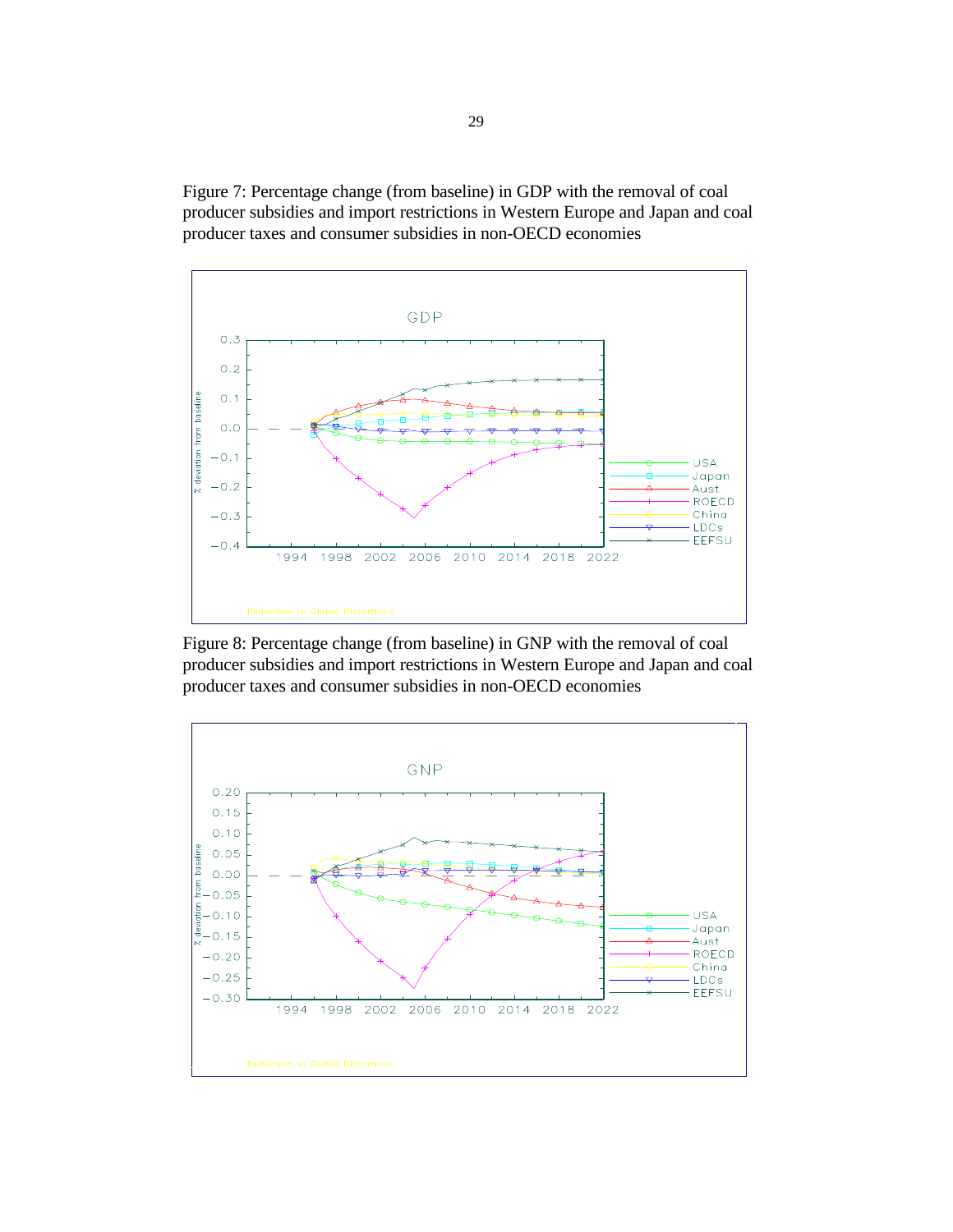# **Table 1: Production subsidies in Western Europe's and Japan's hard coal and farm sectors, 1979 to 1993**

(per unit producer price subsidy equivalent as a percentage of the border price)

| Hard coal <sup>a</sup> |         |         |                 |         |         |
|------------------------|---------|---------|-----------------|---------|---------|
|                        | 1979-81 | 1982-84 | 1985-87         | 1988-90 | 1991-92 |
|                        |         |         |                 |         |         |
| Belgium                | na      | 47      | 124             | 215     | 267     |
| France <sup>c</sup>    | 67      | 54      | 68              | 40      | 39      |
| Germany, West          | 56      | 45      | 113             | 205     | 228     |
| Spain <sup>c</sup>     | na      | na      | 58 <sup>b</sup> | 74      | 98      |
| <b>United Kingdom</b>  | na      | 65      | 55              | 107     | 40      |
| $EU-12d$               | na      | 52      | 91              | 165     | 163     |
| Japan                  | na      | 62      | 205             | 267     | 226     |
| <b>Agriculture</b>     |         |         |                 |         |         |
|                        |         | 1979-86 | 1985-87         | 1988-90 | 1991-93 |
| $EU-12$                |         | 57      | 85              | 78      | 90      |
| Japan                  |         | 147     | 250             | 184     | 187     |

### **Hard coal support per miner employed (1990 US dollars)**

|                | 1982   | 1986   | <b>1990</b> | $(1990)^e$ |
|----------------|--------|--------|-------------|------------|
| <b>Belgium</b> | 14,800 | 23,800 | 33,600      | (84, 400)  |
| Germany        | 14,200 | 26,900 | 45,100      | (90,200)   |
| United Kingdom | 6,500  | 18,700 | 26,600      | (38,000)   |

a The United States thermal coal export price fob plus \$7 per tonne for freight was used as a proxy for the cif import price for Western Europe, while for Japan Australia's export price fob plus \$7 was used. Only subsidies affecting current production are included.

b 1986-87 only.

- c The numbers for Spain and France are lower-bound estimates. In the case of France (and Germany in 1979-81) they are based only on the extent to which domestic prices exceed import prices, from EC (1992).
- d Weighted average with weights based on coal production in 1985-89, and with Spain's PSE in 1982-85 assumed to be 50 per cent. The 7 EU member countries not listed have weights under 0.5 per cent so their exclusion has almost no affect on the EU average.

e Values in parentheses include 1990 assistance that does not directly affect current production.

Sources: Based on PSE estimates from Steenblik and Wigley (1990), IEA (1993) and EC (1992) for coal, and OECD (1994) for agriculture.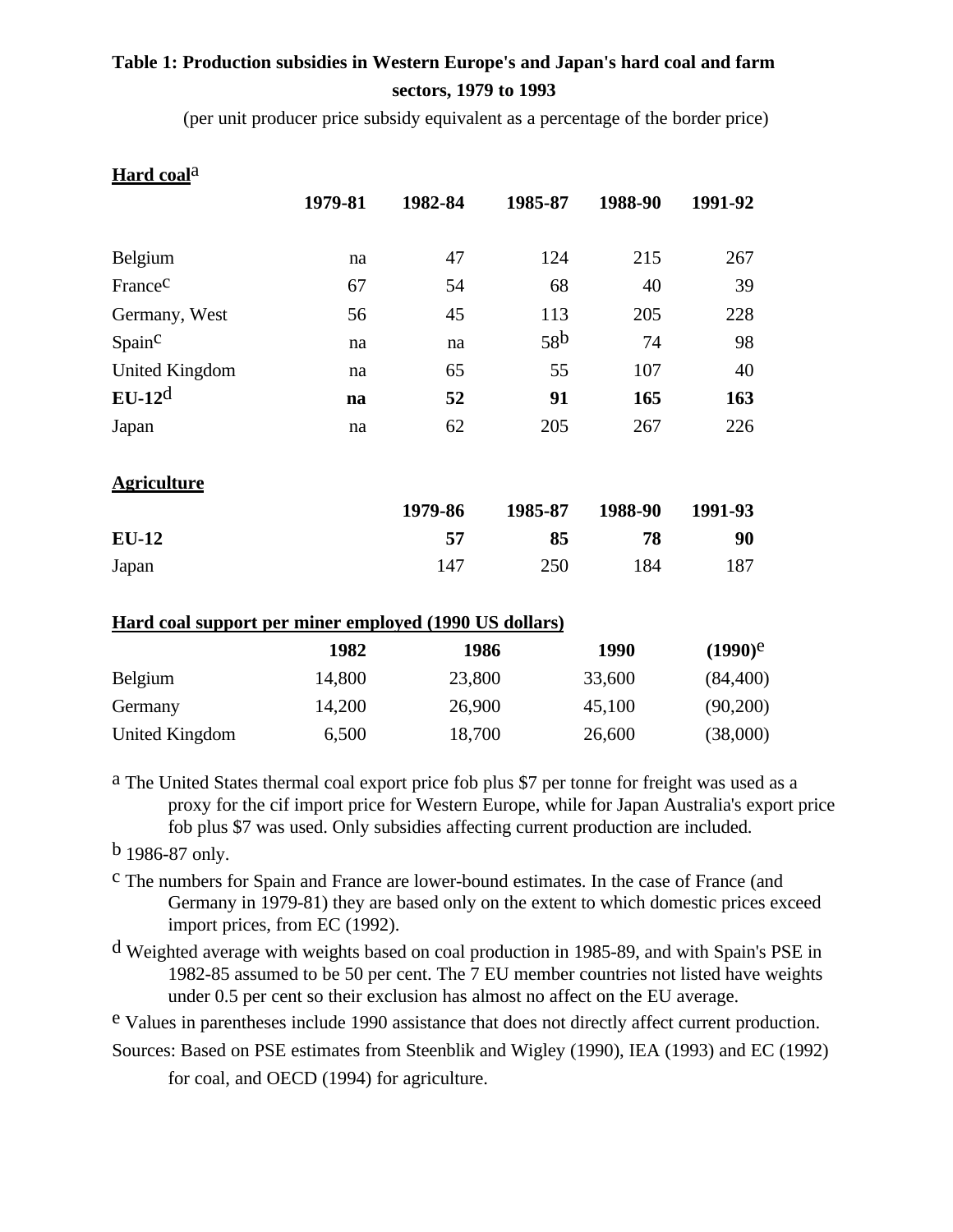# **Table 2: Steaming coal and electricity prices in Europe relative to the United States, 1990-92**

 $(US = 100)$ 

|                       | Coal price for<br>industry | Coal price for<br>electricity | Electricity<br>price for<br>households |
|-----------------------|----------------------------|-------------------------------|----------------------------------------|
| Belgium               | 133                        | 143                           | 212                                    |
| France                | 234                        | 130                           | 191                                    |
| Germany               | 459                        | 377                           | 205                                    |
| <b>United Kingdom</b> | 212                        | 227                           | 144                                    |
| Hungary               | 250                        | 197                           | 55                                     |
| Poland                | 81                         | 55                            | 33                                     |
| Slovakia              | 72                         | 58                            | 32                                     |
| India <sup>a</sup>    | 90                         | 39                            | na                                     |

 $a$  1990 only

Source: IEA (1994b).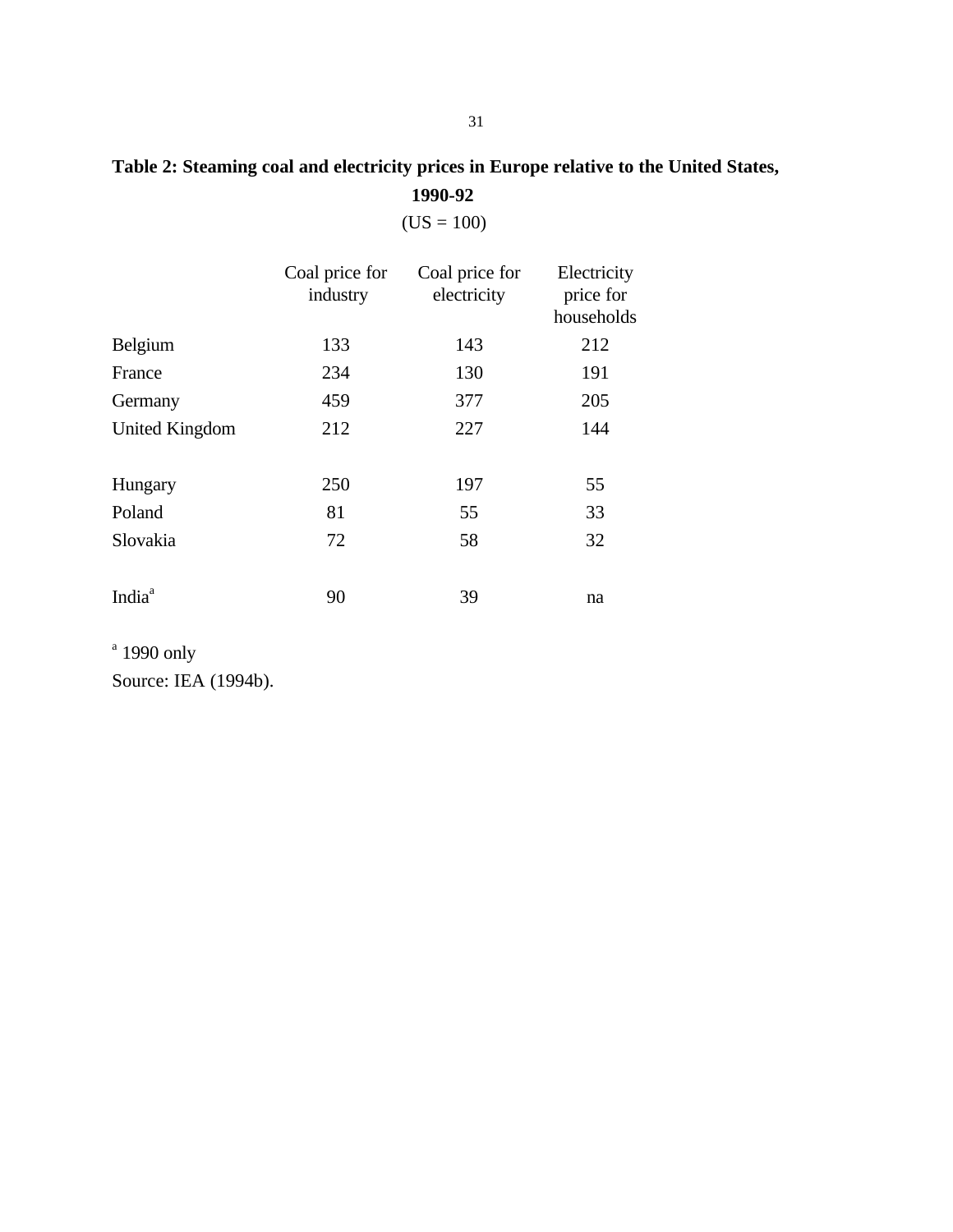# **Table 3: Domestic and border prices for coal, China, 1990 to 1995** (yuan per tonne)

|      | Plan<br>price | Market<br>price | Border <sup>a</sup><br>price | Market-to-<br>border price |
|------|---------------|-----------------|------------------------------|----------------------------|
| 1990 | $56^{\rm b}$  | 150             | 225                          | 0.67                       |
| 1991 | na            | 160             | 237                          | 0.68                       |
| 1992 | na            | 147             | 248                          | 0.59                       |
| 1993 | na            | 173             | 307                          | 0.56                       |
| 1994 | na            | 189             | 285                          | 0.66                       |
| 1995 | na            | 214             | 284                          | 0.75                       |

<sup>a</sup> Converted to yuan at market exchange rates.<br><sup>b</sup> Unweighted average of 'basic' and 'high' plan prices.

Source: Anderson and Peng (1996).